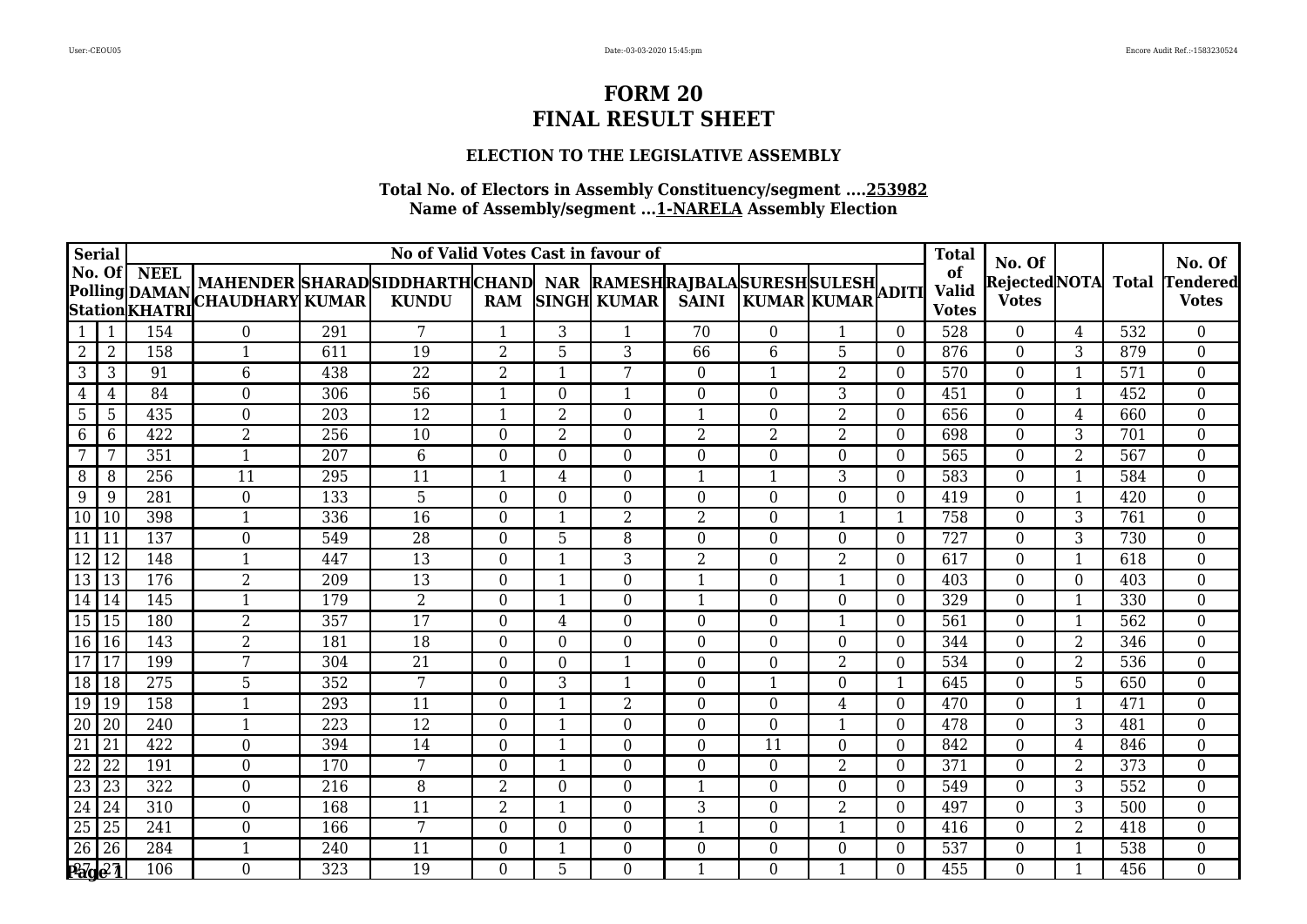### **ELECTION TO THE LEGISLATIVE ASSEMBLY**

| <b>Serial</b>   |                 |                  |                                                                                                                                                      |     | No of Valid Votes Cast in favour of |                |                |                         |                  |                          |                |                | <b>Total</b>                       |                                              |                 |     |                                           |
|-----------------|-----------------|------------------|------------------------------------------------------------------------------------------------------------------------------------------------------|-----|-------------------------------------|----------------|----------------|-------------------------|------------------|--------------------------|----------------|----------------|------------------------------------|----------------------------------------------|-----------------|-----|-------------------------------------------|
| No. Of          |                 | <b>NEEL</b>      | MAHENDER  SHARAD  SIDDHARTH  CHAND   NAR  RAMESH  RAJBALA  SURESH  SULESH  ADITI <br>Polling DAMAN MARENDER SHARAD<br>Station KHATRI CHAUDHARY KUMAR |     | <b>KUNDU</b>                        | <b>RAM</b>     |                | <b>SINGH KUMAR</b>      | <b>SAINI</b>     | KUMAR KUMAR              |                |                | of<br><b>Valid</b><br><b>Votes</b> | No. Of<br>RejectedNOTA Total<br><b>Votes</b> |                 |     | No. Of<br><b>Tendered</b><br><b>Votes</b> |
| 28 28           |                 | 121              | $\mathbf{1}$                                                                                                                                         | 219 | 16                                  | $\Omega$       | 4              | $\overline{0}$          | $\mathbf 1$      | $\Omega$                 | $\mathbf{1}$   | $\Omega$       | 363                                | $\overline{0}$                               | $\overline{0}$  | 363 | $\overline{0}$                            |
| 29              | 29              | 424              | $\overline{0}$                                                                                                                                       | 213 | 19                                  | $\Omega$       |                | $\theta$                | $\overline{0}$   | $\Omega$                 | $\Omega$       | 0              | 657                                | $\theta$                                     | $\overline{2}$  | 659 | $\boldsymbol{0}$                          |
| $\overline{30}$ | 30              | 245              | $\overline{0}$                                                                                                                                       | 178 | $\overline{4}$                      | $\mathbf{1}$   | $\overline{0}$ | $\overline{0}$          | $\mathbf{1}$     | $\theta$                 | $\overline{0}$ | $\overline{0}$ | 429                                | $\mathbf{0}$                                 | $\overline{2}$  | 431 | $\overline{0}$                            |
| 31              | 31              | 214              | $\overline{2}$                                                                                                                                       | 207 | 20                                  | $\theta$       | 4              | $\boldsymbol{0}$        | $\boldsymbol{0}$ | $\mathbf 1$              | $\mathbf{0}$   | $\overline{0}$ | 448                                | $\overline{0}$                               | 3               | 451 | $\boldsymbol{0}$                          |
| 32              | 32              | 211              | $\overline{0}$                                                                                                                                       | 269 | 13                                  | $\mathbf 1$    | $\mathbf{1}$   | $\boldsymbol{0}$        | $\mathbf{1}$     | $\overline{0}$           | $\mathbf{1}$   | $\overline{0}$ | 497                                | $\overline{0}$                               | 3               | 500 | $\overline{0}$                            |
| $\overline{33}$ | 33              | 309              | $\mathbf{1}$                                                                                                                                         | 284 | 14                                  | $\overline{2}$ | $\overline{2}$ | $\overline{0}$          | $\mathbf 1$      | $\overline{2}$           | $\Omega$       | $\Omega$       | 615                                | $\overline{0}$                               | $\overline{2}$  | 617 | $\overline{0}$                            |
| $\overline{34}$ | 34              | 296              | $\overline{0}$                                                                                                                                       | 299 | 9                                   |                | $\overline{2}$ | $\overline{0}$          | $\overline{0}$   | $\Omega$                 |                | 0              | 608                                | $\mathbf{0}$                                 | 4               | 612 | $\overline{0}$                            |
| $\overline{35}$ | 35              | 285              | $\overline{2}$                                                                                                                                       | 306 | 9                                   | $\mathbf 1$    | $\Omega$       | $\overline{0}$          | $\boldsymbol{0}$ | 1                        | $\overline{0}$ |                | 605                                | $\overline{0}$                               | $\overline{2}$  | 607 | $\overline{0}$                            |
| 36              | 36              | 357              | $\mathbf{1}$                                                                                                                                         | 338 | 9                                   | $\theta$       | $\mathbf{1}$   | $\boldsymbol{0}$        | 5                | $\mathbf 1$              | $\mathbf{0}$   | $\mathbf{1}$   | 713                                | $\boldsymbol{0}$                             | $\overline{4}$  | 717 | $\overline{0}$                            |
| 37              | 37              | 195              | 25                                                                                                                                                   | 472 | 11                                  | $\mathbf 1$    | 4              | $\overline{2}$          | $\mathbf{0}$     | 2                        | 5              | 3              | 720                                | $\overline{0}$                               | 4               | 724 | $\overline{0}$                            |
| $\overline{38}$ | 38              | 136              | $\overline{27}$                                                                                                                                      | 425 | 7                                   | -1             | 3              | $\mathbf{1}$            | $\overline{0}$   | $\Omega$                 | 5              | $\overline{2}$ | 607                                | $\overline{0}$                               | $\overline{2}$  | 609 | $\overline{0}$                            |
| 39              | 39              | 61               | 13                                                                                                                                                   | 368 | 7                                   |                | 3              | $\mathbf{0}$            | $\overline{2}$   | 3                        | 5              |                | 464                                | $\mathbf{0}$                                 | 3               | 467 | $\overline{0}$                            |
| 40              | 40              | 182              | $\mathbf{0}$                                                                                                                                         | 154 | $\overline{11}$                     | $\Omega$       | $\overline{0}$ | $\overline{0}$          | $\boldsymbol{0}$ | $\Omega$                 | $\overline{0}$ | $\overline{0}$ | 347                                | $\overline{0}$                               | $\overline{14}$ | 361 | $\overline{0}$                            |
| 41              | 41              | 259              | $\overline{0}$                                                                                                                                       | 245 | 33                                  | $\theta$       | $\mathbf{1}$   | $\boldsymbol{0}$        | $\boldsymbol{0}$ | $\overline{0}$           | 1              | $\overline{0}$ | 539                                | $\overline{0}$                               | $\overline{4}$  | 543 | $\boldsymbol{0}$                          |
| 42              | 42              | 286              | $\overline{0}$                                                                                                                                       | 252 | 19                                  | $\Omega$       | $\Omega$       | $\overline{0}$          | $\overline{0}$   | $\Omega$                 | $\Omega$       | $\Omega$       | 557                                | $\overline{0}$                               | $\overline{3}$  | 560 | $\overline{0}$                            |
| 43              | 43              | 212              | $\overline{0}$                                                                                                                                       | 156 | 27                                  | $\Omega$       | -1             | $\mathbf{0}$            | $\mathbf{1}$     | 1                        | $\Omega$       | $\Omega$       | 398                                | $\overline{0}$                               | $\overline{2}$  | 400 | $\overline{0}$                            |
| 44              | 44              | 233              | $\mathbf 1$                                                                                                                                          | 174 | 8                                   | $\Omega$       | 3              | $\mathbf{1}$            | $\boldsymbol{0}$ | $\Omega$                 | 1              | 0              | 421                                | $\overline{0}$                               | 5               | 426 | $\overline{0}$                            |
| 45              | 45              | 279              | $\mathbf{1}$                                                                                                                                         | 198 | 5                                   | $\Omega$       | $\overline{0}$ | $\overline{0}$          | $\mathbf{1}$     | $\mathbf 1$              | $\overline{0}$ | $\overline{0}$ | 485                                | $\boldsymbol{0}$                             | 7               | 492 | $\overline{0}$                            |
| 46              | 46              | 354              | $\mathbf{1}$                                                                                                                                         | 391 | 11                                  |                | 5              | $\boldsymbol{0}$        | 5                | $\Omega$                 | 4              | 2              | 774                                | $\overline{0}$                               | 5               | 779 | $\overline{0}$                            |
| 47              | 47              | 235              | $\mathbf{1}$                                                                                                                                         | 143 | 8                                   | $\Omega$       |                | $\overline{0}$          | $\overline{0}$   | $\Omega$                 | $\Omega$       | $\Omega$       | 388                                | $\overline{0}$                               | $\overline{2}$  | 390 | $\overline{0}$                            |
| 48              | <sup>148</sup>  | 272              | 0                                                                                                                                                    | 145 | 8                                   |                |                | $\Omega$                | $\Omega$         | $\Omega$                 | $\Omega$       | $\Omega$       | 427                                | $\overline{0}$                               | 6               | 433 | $\overline{0}$                            |
| 49              | 49              | 342              | $\overline{1}$                                                                                                                                       | 319 | $\overline{4}$                      | $\mathbf 1$    | $\overline{4}$ | $\overline{0}$          | $\boldsymbol{0}$ | $\overline{\phantom{a}}$ | $\mathbf{1}$   | 3              | 676                                | $\mathbf{0}$                                 | 8               | 684 | $\overline{0}$                            |
| 50              | 50              | 295              | $\overline{0}$                                                                                                                                       | 274 | $\overline{4}$                      | $\mathbf{1}$   | $\mathbf{1}$   | $\overline{\mathbf{1}}$ | $\mathbf{1}$     | $\overline{2}$           | $\overline{2}$ | $\overline{0}$ | 581                                | $\mathbf{0}$                                 | $\overline{4}$  | 585 | $\overline{0}$                            |
| 51              | l 51            | 162              | $\overline{2}$                                                                                                                                       | 336 | 19                                  | $\Omega$       | 3              | $\mathbf{1}$            | $\mathbf{1}$     | $\mathbf 1$              | $\overline{4}$ | $\Omega$       | 529                                | $\overline{0}$                               | 3               | 532 | $\overline{0}$                            |
| 52              | $\overline{52}$ | 147              | $\overline{2}$                                                                                                                                       | 199 | 19                                  | $\Omega$       | 5              | $\overline{0}$          | $\overline{0}$   | $\Omega$                 | -1             | $\Omega$       | 373                                | $\overline{0}$                               | $\overline{2}$  | 375 | $\overline{0}$                            |
| $\overline{53}$ | $\overline{53}$ | $\overline{273}$ | 4                                                                                                                                                    | 336 | $\overline{11}$                     | $\Omega$       | $\Omega$       | $\overline{1}$          | 1                |                          |                |                | 629                                | $\mathbf{0}$                                 | 3               | 632 | $\overline{0}$                            |
| <b>Page 2</b>   |                 | 195              | $\mathbf{1}$                                                                                                                                         | 283 | 20                                  |                |                | $\overline{0}$          | $\overline{2}$   | $\Omega$                 | $\mathbf{1}$   | 0              | 504                                | $\overline{0}$                               | 3               | 507 | $\overline{0}$                            |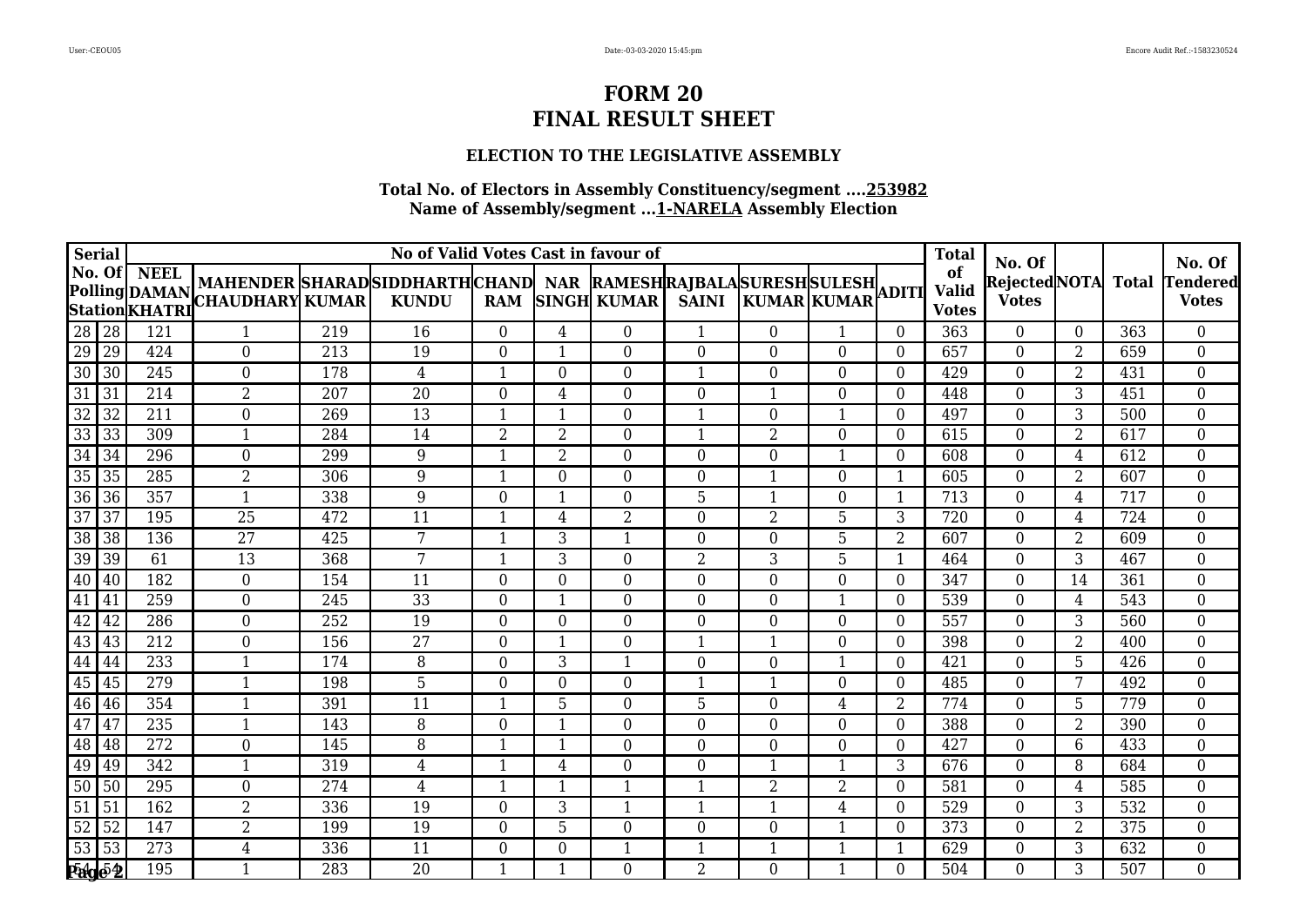### **ELECTION TO THE LEGISLATIVE ASSEMBLY**

|                 | <b>Serial</b>   |                  |                                                                                                                                                                             |     | No of Valid Votes Cast in favour of |                |                |                         |                  |                |                |                | <b>Total</b>                       |                                              |                |     |                                      |
|-----------------|-----------------|------------------|-----------------------------------------------------------------------------------------------------------------------------------------------------------------------------|-----|-------------------------------------|----------------|----------------|-------------------------|------------------|----------------|----------------|----------------|------------------------------------|----------------------------------------------|----------------|-----|--------------------------------------|
|                 |                 | No. Of NEEL      | MAHENDER SHARAD SIDDHARTH CHAND  NAR  RAMESH RAJBALA SURESH SULESH <br> CHAUDHARY KUMAR   KUNDU   RAM  SINGH  KUMAR   SAINI   KUMAR KUMAR <br>Polling DAMAN MAHENDER SHANAD |     |                                     |                |                |                         |                  |                |                |                | of<br><b>Valid</b><br><b>Votes</b> | No. Of<br>RejectedNOTA Total<br><b>Votes</b> |                |     | No. Of<br> Tendered <br><b>Votes</b> |
|                 | 55 55           | 169              | 3                                                                                                                                                                           | 239 | 4                                   | $\Omega$       | $\Omega$       | $\Omega$                | $\overline{0}$   | $\mathbf{1}$   | $\overline{4}$ | $\mathbf{1}$   | 421                                | $\overline{0}$                               | 3              | 424 | 0                                    |
|                 | 56 56           | 110              | 1                                                                                                                                                                           | 268 | 2                                   | -1             | 3              | $\Omega$                | $\overline{0}$   | -1             | 2              | -1             | 389                                | $\Omega$                                     | 3              | 392 | $\overline{0}$                       |
| $\overline{57}$ | $\overline{57}$ | 240              | $\overline{2}$                                                                                                                                                              | 101 | 6                                   | $\mathbf{1}$   | $\Omega$       | $\overline{0}$          | $\boldsymbol{0}$ | $\Omega$       | $\Omega$       | $\Omega$       | 350                                | $\overline{0}$                               | $\overline{2}$ | 352 | $\boldsymbol{0}$                     |
| 58              | $\sqrt{58}$     | 253              | 3                                                                                                                                                                           | 113 | 8                                   | $\theta$       | $\overline{2}$ | $\boldsymbol{0}$        | $\overline{4}$   | $\overline{0}$ | $\overline{0}$ | $\Omega$       | 383                                | $\boldsymbol{0}$                             | $\mathbf{1}$   | 384 | 0                                    |
|                 | 59 59           | 254              | $\overline{2}$                                                                                                                                                              | 206 | 13                                  | $\Omega$       | $\Omega$       | 2                       | $\boldsymbol{0}$ | $\Omega$       | $\overline{0}$ | $\Omega$       | 477                                | $\overline{0}$                               | 5              | 482 | $\overline{0}$                       |
| 60 60           |                 | 434              | $\mathbf{1}$                                                                                                                                                                | 357 | $\overline{29}$                     | $\theta$       |                | $\overline{2}$          | $\Omega$         | $\Omega$       | $\Omega$       | $\overline{2}$ | 826                                | $\Omega$                                     | $\overline{3}$ | 829 | $\overline{0}$                       |
| 61              | 61              | 387              | 1                                                                                                                                                                           | 334 | 14                                  | $\Omega$       | $\Omega$       | $\mathbf{1}$            | $\boldsymbol{0}$ | 1              | $\Omega$       | $\Omega$       | 738                                | $\overline{0}$                               | $\overline{2}$ | 740 | 0                                    |
| 62              | 62              | 243              | $\mathbf{1}$                                                                                                                                                                | 172 | 10                                  | $\theta$       | $\mathbf{1}$   | $\overline{0}$          | $\overline{2}$   | $\Omega$       | $\mathbf{0}$   | $\mathbf{1}$   | 430                                | $\overline{0}$                               | $\overline{4}$ | 434 | $\boldsymbol{0}$                     |
| 63              | 63              | 288              | $\mathbf{1}$                                                                                                                                                                | 183 | 7                                   | $\Omega$       | $\Omega$       | $\overline{0}$          | $\overline{2}$   | $\theta$       | 1              | $\Omega$       | 482                                | $\mathbf{0}$                                 | 3              | 485 | 0                                    |
| 64              | 64              | 284              | $\overline{2}$                                                                                                                                                              | 457 | 16                                  | $\mathbf{1}$   | $\overline{2}$ | 0                       | $\overline{0}$   | $\mathbf 1$    | $\overline{2}$ | $\Omega$       | 765                                | $\overline{0}$                               | 1              | 766 | $\overline{0}$                       |
|                 | 65 65           | 248              | $\overline{5}$                                                                                                                                                              | 378 | $\overline{10}$                     | $\theta$       | 5              | $\mathbf{1}$            | $\overline{0}$   | $\overline{2}$ | $\overline{2}$ | $\mathbf 1$    | 652                                | $\overline{0}$                               | $\mathbf{1}$   | 653 | $\overline{0}$                       |
|                 | 66 66           | 167              | $\boldsymbol{0}$                                                                                                                                                            | 232 | 9                                   | $\Omega$       |                | $\overline{0}$          | $\boldsymbol{0}$ | $\Omega$       | $\overline{2}$ | $\Omega$       | 411                                | $\overline{0}$                               | $\overline{2}$ | 413 | 0                                    |
| 67              | 67              | $\overline{218}$ | $\mathbf{1}$                                                                                                                                                                | 425 | $\overline{10}$                     | $\mathbf{1}$   | 4              | $\overline{0}$          | $\mathbf{1}$     | $\Omega$       | 6              | $\mathbf{1}$   | 667                                | $\overline{0}$                               | $\overline{4}$ | 671 | $\overline{0}$                       |
| 68              | $\sqrt{68}$     | 218              | 4                                                                                                                                                                           | 430 | 17                                  | $\Omega$       | 3              | $\overline{\mathbf{1}}$ | 1                | $\theta$       | 4              | 2              | 680                                | $\overline{0}$                               | 1              | 681 | $\overline{0}$                       |
|                 | 69 69           | 310              | $\overline{2}$                                                                                                                                                              | 283 | $\overline{23}$                     | $\overline{0}$ | $\mathbf{1}$   | $\boldsymbol{0}$        | $\boldsymbol{0}$ | $\mathbf 1$    | $\overline{3}$ | $\overline{0}$ | 623                                | $\mathbf{0}$                                 | $\mathbf{1}$   | 624 | $\overline{0}$                       |
| 70              | 70              | 264              | $\overline{0}$                                                                                                                                                              | 418 | 8                                   | $\mathbf 1$    | 4              | $\overline{0}$          | $\overline{0}$   | $\overline{2}$ | $\overline{4}$ | $\mathbf 1$    | 702                                | $\overline{0}$                               | $\mathbf{1}$   | 703 | 0                                    |
| 71              | 71              | 238              | $\overline{2}$                                                                                                                                                              | 236 | 10                                  | $\Omega$       | $\Omega$       | $\Omega$                | $\mathbf{1}$     | $\Omega$       | $\Omega$       | $\Omega$       | 487                                | $\overline{0}$                               | 6              | 493 | 0                                    |
| $\overline{72}$ | 72              | 148              | $\mathbf{1}$                                                                                                                                                                | 290 | 9                                   | $\overline{0}$ | -1             | $\overline{0}$          | $\overline{0}$   | $\Omega$       | $\overline{0}$ | $\Omega$       | 449                                | $\overline{0}$                               | $\mathbf{1}$   | 450 | 0                                    |
| 73              | 73              | 77               | $\overline{2}$                                                                                                                                                              | 367 | $6\overline{6}$                     | $\mathbf{1}$   | $\overline{0}$ | $\boldsymbol{0}$        | $\boldsymbol{0}$ | $\mathbf 1$    | $\overline{5}$ | $\overline{2}$ | 461                                | $\boldsymbol{0}$                             | $\mathbf{1}$   | 462 | $\overline{0}$                       |
| 74              | 74              | $\overline{80}$  | $\overline{0}$                                                                                                                                                              | 309 | 10                                  | $\Omega$       | $\Omega$       | $\overline{0}$          | $\overline{0}$   | $\Omega$       | $\overline{2}$ |                | 402                                | $\mathbf{0}$                                 | $\overline{0}$ | 402 | $\overline{0}$                       |
| 75              | 75              | 166              | 3                                                                                                                                                                           | 269 | 7                                   | -1             | $\overline{2}$ | $\overline{0}$          | $\boldsymbol{0}$ | $\Omega$       | 3              | $\Omega$       | 451                                | $\overline{0}$                               | $\overline{2}$ | 453 | 0                                    |
| 76              | 76              | $\overline{236}$ | 3                                                                                                                                                                           | 454 | 14                                  | $\Omega$       | 5              | $\overline{0}$          | $\mathbf{1}$     | $\Omega$       | 3              |                | 717                                | $\overline{0}$                               | $\overline{4}$ | 721 | 0                                    |
| $\overline{77}$ | 77              | 144              | $\mathbf{1}$                                                                                                                                                                | 250 | $\overline{4}$                      | $\overline{0}$ | $\mathbf{1}$   | $\overline{0}$          | $\boldsymbol{0}$ | $\mathbf{1}$   | $\mathbf{1}$   | $\mathbf{1}$   | 403                                | $\mathbf{0}$                                 | $\overline{4}$ | 407 | $\overline{0}$                       |
| 78              | 78              | 227              | $\overline{2}$                                                                                                                                                              | 208 | $6\,$                               | $\Omega$       | $\mathbf{1}$   | $\boldsymbol{0}$        | $\mathbf{0}$     | $\theta$       | $\theta$       | $\Omega$       | 444                                | $\mathbf{0}$                                 | $\overline{4}$ | 448 | 0                                    |
|                 | 79 79           | 296              | $\overline{0}$                                                                                                                                                              | 206 | $6\phantom{1}$                      | $\Omega$       |                | 0                       | $\overline{0}$   | $\Omega$       | 2              | $\Omega$       | 511                                | $\overline{0}$                               | $\overline{2}$ | 513 | $\overline{0}$                       |
| 80 80           |                 | 282              | $\overline{2}$                                                                                                                                                              | 427 | $\overline{12}$                     | $\mathbf 1$    | 4              | $\overline{0}$          | $\overline{6}$   |                | $\overline{4}$ | $\Omega$       | 739                                | $\boldsymbol{0}$                             | $\overline{2}$ | 741 | 0                                    |
|                 | Page 3          | 299              | $\overline{0}$                                                                                                                                                              | 190 | 13                                  | $\overline{0}$ |                | $\overline{2}$          | $\overline{0}$   | $\Omega$       | $\mathbf{1}$   |                | 507                                | $\overline{0}$                               | 5              | 512 | $\overline{0}$                       |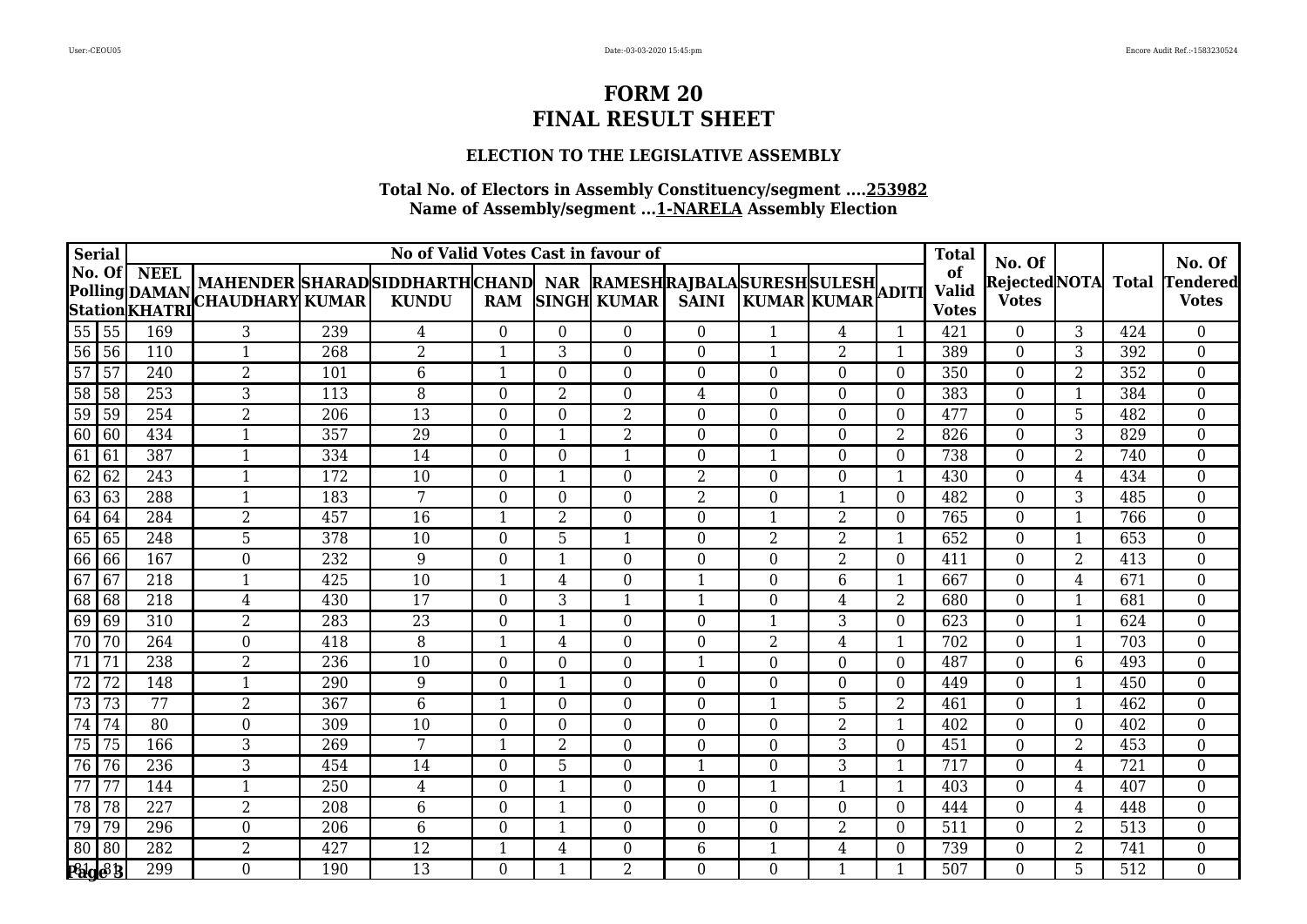### **ELECTION TO THE LEGISLATIVE ASSEMBLY**

| <b>Serial</b>   |                 |                  |                                                                                              |     | No of Valid Votes Cast in favour of |                |                |                         |                  |                    |                |                | <b>Total</b>                       |                                              |                |     |                                      |
|-----------------|-----------------|------------------|----------------------------------------------------------------------------------------------|-----|-------------------------------------|----------------|----------------|-------------------------|------------------|--------------------|----------------|----------------|------------------------------------|----------------------------------------------|----------------|-----|--------------------------------------|
|                 |                 | No. Of NEEL      | MAHENDER SHARADSIDDHARTHCHAND NAR RAMESHRAJBALASURESHSULESH<br>Polling DAMAN MAHENDER SHARAD |     | <b>KUNDU</b>                        | <b>RAM</b>     |                | <b>SINGH KUMAR</b>      | <b>SAINI</b>     | <b>KUMAR KUMAR</b> |                |                | of<br><b>Valid</b><br><b>Votes</b> | No. Of<br>RejectedNOTA Total<br><b>Votes</b> |                |     | No. Of<br> Tendered <br><b>Votes</b> |
| $82$ 82         |                 | 216              | $\overline{0}$                                                                               | 151 | 4                                   | $\Omega$       | $\Omega$       | $\Omega$                | $\mathbf{1}$     | $\mathbf{1}$       | $\Omega$       | $\Omega$       | 373                                | $\overline{0}$                               | $\overline{0}$ | 373 | 0                                    |
| 83 83           |                 | 281              | $\overline{0}$                                                                               | 92  | $\overline{0}$                      | $\Omega$       | $\Omega$       | $\Omega$                | $\overline{0}$   | $\Omega$           | 2              | $\Omega$       | 375                                | $\Omega$                                     | 2              | 377 | $\overline{0}$                       |
| 84 84           |                 | 368              | $\overline{0}$                                                                               | 375 | 10                                  | $\mathbf{1}$   | $\mathbf 1$    | $\overline{0}$          | $\boldsymbol{0}$ | $\Omega$           | $\Omega$       | $\Omega$       | 755                                | $\overline{0}$                               | $\overline{4}$ | 759 | $\boldsymbol{0}$                     |
| 85 85           |                 | 319              | $\mathbf{0}$                                                                                 | 196 | 16                                  | $\overline{0}$ | 1              | $\boldsymbol{0}$        | $\mathbf{1}$     | $\theta$           | $\overline{0}$ |                | 534                                | $\mathbf{0}$                                 | $\overline{2}$ | 536 | 0                                    |
| 86 86           |                 | 332              | $\mathbf{1}$                                                                                 | 291 | 17                                  | $\Omega$       | $\Omega$       | $\overline{0}$          | $\boldsymbol{0}$ | $\Omega$           | 3              | $\Omega$       | 644                                | $\mathbf{0}$                                 | 3              | 647 | $\overline{0}$                       |
| $\overline{87}$ | $\overline{87}$ | 194              | $\overline{0}$                                                                               | 205 | $\overline{5}$                      | $\overline{2}$ |                | $\overline{0}$          | $\Omega$         | $\Omega$           | $\Omega$       | $\Omega$       | 407                                | $\Omega$                                     | $\mathbf{1}$   | 408 | $\overline{0}$                       |
| $\overline{88}$ | 88              | 349              | 1                                                                                            | 328 | 8                                   | $\Omega$       | -1             | $\overline{0}$          | $\boldsymbol{0}$ | $\Omega$           | $\mathbf{1}$   | $\Omega$       | 688                                | $\overline{0}$                               | $\overline{4}$ | 692 | 0                                    |
| 89              | $\sqrt{89}$     | 221              | $\overline{0}$                                                                               | 193 | $\overline{4}$                      | $\theta$       | 3              | $\overline{0}$          | $\mathbf{1}$     | $\Omega$           | $\mathbf{1}$   | $\Omega$       | 423                                | $\overline{0}$                               | 3              | 426 | $\boldsymbol{0}$                     |
| 90              | $\sqrt{90}$     | 302              | $\mathbf{1}$                                                                                 | 422 | 25                                  | $\Omega$       | 1              | $\mathbf{1}$            | $\mathbf{0}$     | $\theta$           | 1              | 3              | 756                                | $\mathbf{0}$                                 | $\mathbf{1}$   | 757 | 0                                    |
| 91              | $\vert$ 91      | 51               | $\mathbf{1}$                                                                                 | 438 | 5                                   | $\Omega$       | $\Omega$       | $\overline{0}$          | $\boldsymbol{0}$ | 9                  | $\overline{4}$ | $\Omega$       | 508                                | $\mathbf{0}$                                 | 3              | 511 | $\overline{0}$                       |
| 92              | $\sqrt{92}$     | $\overline{37}$  | $\overline{2}$                                                                               | 332 | $\overline{11}$                     | $\theta$       | $\overline{7}$ | $\overline{0}$          | $\mathbf{1}$     | $\Omega$           | $\mathbf{1}$   | $\Omega$       | 391                                | $\overline{0}$                               | 1              | 392 | $\overline{0}$                       |
| 93              | $\vert$ 93      | 126              | 4                                                                                            | 576 | 5                                   | $\Omega$       |                | $\overline{0}$          | $\boldsymbol{0}$ | 6                  | $\overline{0}$ | $\Omega$       | 718                                | $\overline{0}$                               | $\overline{4}$ | 722 | 0                                    |
| 94              | $\sqrt{94}$     | 233              | $\mathbf{1}$                                                                                 | 276 | $\overline{11}$                     | $\Omega$       | 3              | $\overline{2}$          | $\overline{2}$   | $\Omega$           | 6              | $\mathbf{1}$   | 535                                | $\overline{0}$                               | $\mathbf{1}$   | 536 | $\overline{0}$                       |
| 95              | $\sqrt{95}$     | 225              | $\mathbf{1}$                                                                                 | 124 | 3                                   | $\mathbf{1}$   | $\Omega$       | $\overline{\mathbf{1}}$ | $\mathbf{0}$     | $\Omega$           | 2              | $\Omega$       | 357                                | $\overline{0}$                               | $\overline{4}$ | 361 | $\overline{0}$                       |
| $96$ 96         |                 | 306              | $\overline{2}$                                                                               | 167 | $\overline{11}$                     | $\overline{0}$ | $\overline{2}$ | $\mathbf{1}$            | $\boldsymbol{0}$ | $\overline{0}$     | $\overline{0}$ | $\Omega$       | 489                                | $\mathbf{0}$                                 | $\overline{2}$ | 491 | $\overline{0}$                       |
| 97              | $\frac{197}{2}$ | 351              | $\overline{0}$                                                                               | 273 | 26                                  | $\Omega$       | 6              | 0                       | $\overline{0}$   | 1                  | $\mathbf{1}$   | $\Omega$       | 658                                | $\overline{0}$                               | 3              | 661 | 0                                    |
| 98              | $\sqrt{98}$     | 282              | $\overline{0}$                                                                               | 216 | 5                                   | $\Omega$       | $\mathbf 1$    | $\Omega$                | $\boldsymbol{0}$ | $\Omega$           | $\mathbf{1}$   | $\Omega$       | 505                                | $\overline{0}$                               | $\Omega$       | 505 | 0                                    |
| 99 99           |                 | 305              | $\mathbf{1}$                                                                                 | 327 | 5                                   | $\overline{0}$ | $\theta$       | $\overline{0}$          | $\mathbf{1}$     | $\Omega$           | 2              | $\Omega$       | 641                                | $\overline{0}$                               | $\mathbf{1}$   | 642 | 0                                    |
| 100 100         |                 | 194              | $\overline{0}$                                                                               | 258 | $6\overline{6}$                     | $\theta$       | $\mathbf 1$    | $\mathbf{1}$            | $\mathbf{1}$     | $\overline{0}$     | $\overline{0}$ | $\overline{0}$ | 461                                | $\boldsymbol{0}$                             | $\mathbf{1}$   | 462 | $\overline{0}$                       |
| 101 101         |                 | 236              | 1                                                                                            | 187 | 13                                  | $\Omega$       | $\mathbf 1$    | $\overline{2}$          | 7                | $\Omega$           | $\overline{2}$ |                | 450                                | $\boldsymbol{0}$                             | $\overline{2}$ | 452 | $\overline{0}$                       |
| 102102          |                 | 185              | $\mathbf{1}$                                                                                 | 165 | $\overline{2}$                      | $\Omega$       | $\Omega$       | $\overline{0}$          | $\mathbf 1$      | $\Omega$           | $\Omega$       | $\Omega$       | 354                                | $\overline{0}$                               | $\mathbf 1$    | 355 | 0                                    |
| 103103          |                 | $\overline{125}$ | $\overline{0}$                                                                               | 224 | $\overline{22}$                     | $\mathbf{1}$   | $\Omega$       | $\overline{0}$          | $\mathbf{1}$     | $\Omega$           | 2              | $\Omega$       | 375                                | $\overline{0}$                               | $\mathbf{1}$   | 376 | 0                                    |
| 104 104         |                 | 170              | $\overline{2}$                                                                               | 356 | 8                                   | $\mathbf{1}$   | 8              | $\overline{0}$          | $\overline{4}$   | $\overline{0}$     | 3              | $\overline{0}$ | 552                                | $\mathbf{0}$                                 | 3              | 555 | $\overline{0}$                       |
| 105105          |                 | 153              | 3                                                                                            | 361 | 11                                  | $\mathbf{1}$   | 3              | $\boldsymbol{0}$        | 1                | $\theta$           | 1              | $\Omega$       | 534                                | $\mathbf{0}$                                 | $\mathbf{0}$   | 534 | 0                                    |
| 106 106         |                 | 197              | $\overline{0}$                                                                               | 318 | 7                                   | $\Omega$       | 3              | 0                       | $\overline{0}$   | 0                  | -1             |                | 527                                | $\overline{0}$                               | $\overline{4}$ | 531 | $\overline{0}$                       |
| 107 107         |                 | 167              | 9                                                                                            | 337 | 17                                  | $\Omega$       | $\overline{2}$ | $\overline{0}$          | 1                |                    | $\overline{2}$ |                | 537                                | $\boldsymbol{0}$                             | $\overline{4}$ | 541 | 0                                    |
| 18804           |                 | 171              | $\mathbf{1}$                                                                                 | 327 | 8                                   | $\overline{0}$ | 3              | 0                       | 6                | $\overline{2}$     | $\overline{0}$ | $\Omega$       | 518                                | $\overline{0}$                               | 1              | 519 | $\overline{0}$                       |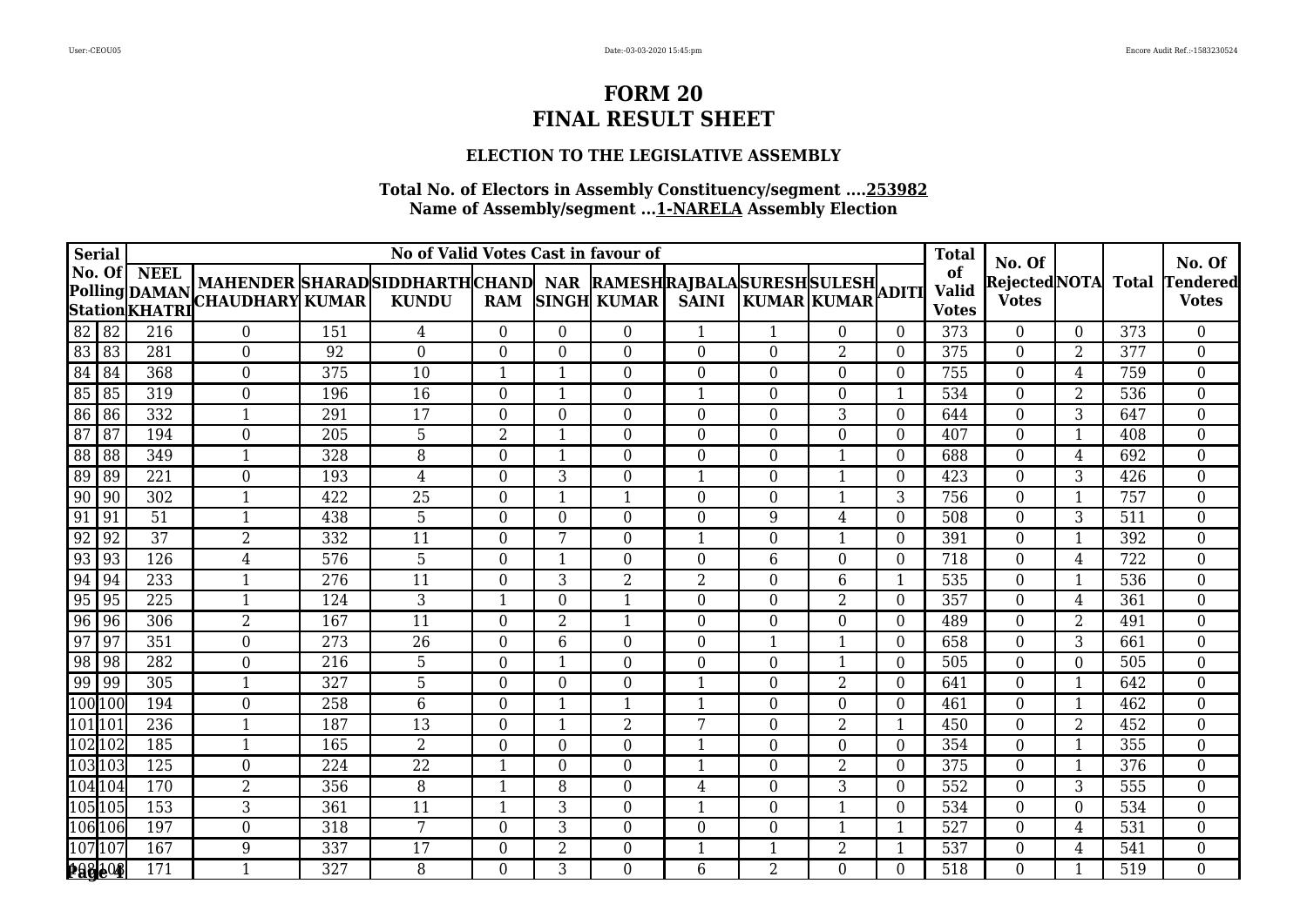### **ELECTION TO THE LEGISLATIVE ASSEMBLY**

| <b>Serial</b>        |                  |                                                                                                                                                                                                                                 |     | No of Valid Votes Cast in favour of |                |                |                  |                  |                |                |                | <b>Total</b>       |                              |                |     | No. Of           |
|----------------------|------------------|---------------------------------------------------------------------------------------------------------------------------------------------------------------------------------------------------------------------------------|-----|-------------------------------------|----------------|----------------|------------------|------------------|----------------|----------------|----------------|--------------------|------------------------------|----------------|-----|------------------|
|                      |                  |                                                                                                                                                                                                                                 |     |                                     |                |                |                  |                  |                |                |                | of<br><b>Valid</b> | No. Of<br>RejectedNOTA Total |                |     | <b>Tendered</b>  |
|                      |                  | NO. UL   NEEL  MAHENDER  SHARAD  SIDDHARTH  CHAND   NAR  RAMESH  RAJBALA  SURESH  SULESH <br> Polling  DAMAN  CHAUDHARY  KUMAR   KUNDU    RAM  SINGH  KUMAR   SAINI   KUMAR  KUMAR  ADITI<br> Station  KHATRI  CHAUDHARY  KUMAR |     |                                     |                |                |                  |                  |                |                |                | <b>Votes</b>       | <b>Votes</b>                 |                |     | <b>Votes</b>     |
| 109 109              | 220              | $\mathbf{1}$                                                                                                                                                                                                                    | 210 | 6                                   | $\Omega$       | $\overline{2}$ | $\theta$         | $\overline{0}$   | $\Omega$       |                | $\Omega$       | 440                | $\overline{0}$               | $\overline{2}$ | 442 | $\overline{0}$   |
| 110 10               | 200              | $\Omega$                                                                                                                                                                                                                        | 194 | 3                                   | $\Omega$       |                | $\theta$         |                  | 0              |                | $\Omega$       | 400                | $\overline{0}$               | $\overline{2}$ | 402 | $\overline{0}$   |
| 111 111              | 188              | 1                                                                                                                                                                                                                               | 226 | 5                                   | $\Omega$       | $\Omega$       | $\overline{0}$   | $\overline{4}$   | $\Omega$       |                | $\overline{0}$ | 425                | $\overline{0}$               | 3              | 428 | $\boldsymbol{0}$ |
| 112 112              | 160              | $\mathbf{1}$                                                                                                                                                                                                                    | 234 | $6\,$                               | $\theta$       | 3              | $\mathbf{0}$     | $\overline{0}$   | $\overline{0}$ | -1             | $\Omega$       | 405                | $\overline{0}$               | $\mathbf{1}$   | 406 | $\boldsymbol{0}$ |
| $\overline{113}$ 113 | 157              | $\mathbf{1}$                                                                                                                                                                                                                    | 229 | 15                                  | $\theta$       | 3              | $\boldsymbol{0}$ | 3                |                | $\overline{2}$ | $\overline{0}$ | 411                | $\boldsymbol{0}$             | $\overline{0}$ | 411 | $\overline{0}$   |
| 114 114              | 226              | $\overline{2}$                                                                                                                                                                                                                  | 208 | $\overline{5}$                      | $\Omega$       | $\overline{2}$ | $\overline{0}$   | $\mathbf{1}$     | 2              | $\Omega$       | 2              | 448                | $\boldsymbol{0}$             | 2              | 450 | $\overline{0}$   |
| 115 115              | 148              | 5                                                                                                                                                                                                                               | 345 | 13                                  | $\Omega$       | $\Omega$       | 1                | 2                | 0              |                | $\Omega$       | 515                | $\boldsymbol{0}$             | $\mathbf 1$    | 516 | $\boldsymbol{0}$ |
| 116 116              | 105              | 1                                                                                                                                                                                                                               | 161 | $\overline{9}$                      | $\Omega$       | $\mathbf{1}$   | $\overline{0}$   | $\boldsymbol{0}$ | $\Omega$       | $\overline{4}$ | $\overline{0}$ | 281                | $\overline{0}$               | $\overline{3}$ | 284 | $\boldsymbol{0}$ |
| 117 117              | 213              | $\overline{0}$                                                                                                                                                                                                                  | 240 | 16                                  | $\mathbf{0}$   | $\overline{0}$ | $\boldsymbol{0}$ | $\boldsymbol{0}$ | $\overline{0}$ | $\overline{0}$ | $\Omega$       | 469                | $\overline{0}$               | 3              | 472 | $\overline{0}$   |
| 118118               | 130              | 1                                                                                                                                                                                                                               | 242 | 8                                   | $\theta$       | 1              | $\boldsymbol{0}$ | $\overline{0}$   | $\Omega$       | $\mathbf{1}$   | $\overline{0}$ | 383                | $\boldsymbol{0}$             | 3              | 386 | $\overline{0}$   |
| 119 119              | 188              | $\overline{2}$                                                                                                                                                                                                                  | 296 | 3                                   | $\mathbf 1$    | 2              | $\overline{0}$   | $\mathbf{1}$     |                | $\overline{2}$ | 1              | 497                | $\boldsymbol{0}$             | $\mathbf{1}$   | 498 | 0                |
| 120 120              | 159              | $\overline{4}$                                                                                                                                                                                                                  | 270 | $\overline{12}$                     | $\Omega$       | 3              | $\overline{0}$   | $\mathbf{1}$     | $\Omega$       | $\mathbf 1$    | $\Omega$       | 450                | $\overline{0}$               | $\overline{4}$ | 454 | $\overline{0}$   |
| 121 121              | 202              | 3                                                                                                                                                                                                                               | 397 | 3                                   | $\mathbf{0}$   | $\overline{2}$ | $\overline{0}$   | $\overline{0}$   | $\Omega$       | $\overline{2}$ | $\overline{0}$ | 609                | $\boldsymbol{0}$             | 4              | 613 | $\overline{0}$   |
| 122 122              | 207              | $\overline{0}$                                                                                                                                                                                                                  | 285 | $6\phantom{.}6$                     | $\mathbf 1$    | $\overline{2}$ | $\boldsymbol{0}$ | $\overline{0}$   | 3              | 8              | 2              | 514                | $\overline{0}$               | $\overline{2}$ | 516 | $\overline{0}$   |
| 123 123              | 227              | 3                                                                                                                                                                                                                               | 437 | $7\overline{ }$                     | $\overline{2}$ | 4              | $\overline{0}$   | $\overline{4}$   | 3              | 4              | 1              | 692                | $\overline{0}$               | $\overline{3}$ | 695 | $\overline{0}$   |
| 124 124              | 251              | 4                                                                                                                                                                                                                               | 255 | 7                                   | $\overline{2}$ | $\Omega$       | $\overline{0}$   | 0                | $\Omega$       | 1              | 2              | 522                | $\overline{0}$               | 3              | 525 | 0                |
| 125 125              | 164              | $\overline{2}$                                                                                                                                                                                                                  | 213 | $\mathbf 1$                         | $\Omega$       | $\mathbf{1}$   | $\overline{0}$   | $\boldsymbol{0}$ | $\Omega$       | 3              | $\Omega$       | 384                | $\overline{0}$               | $\overline{4}$ | 388 | $\boldsymbol{0}$ |
| 126 126              | 298              | 1                                                                                                                                                                                                                               | 315 | $6\phantom{1}6$                     | $\mathbf 1$    | $\overline{2}$ | $\overline{0}$   | $\mathbf{1}$     | $\Omega$       | $\overline{0}$ | $\overline{0}$ | 624                | $\boldsymbol{0}$             | $\overline{2}$ | 626 | $\boldsymbol{0}$ |
| 127 127              | 227              | $\overline{2}$                                                                                                                                                                                                                  | 183 | $\overline{2}$                      | $\theta$       | $\Omega$       | $\boldsymbol{0}$ | $\mathbf{1}$     |                | 3              | 1              | 420                | $\overline{0}$               | $\overline{2}$ | 422 | $\overline{0}$   |
| 128 128              | 157              | $\overline{0}$                                                                                                                                                                                                                  | 218 | $\overline{11}$                     | -1             | 2              | 1                | $\overline{0}$   | $\Omega$       | $\overline{2}$ | $\Omega$       | 392                | $\overline{0}$               | $\overline{4}$ | 396 | $\boldsymbol{0}$ |
| 129 129              | 272              | 3                                                                                                                                                                                                                               | 247 | 25                                  | $\Omega$       |                | $\overline{0}$   | 0                | $\Omega$       |                | $\Omega$       | 549                | $\boldsymbol{0}$             | 8              | 557 | 0                |
| 130 130              | $\overline{276}$ | $\overline{2}$                                                                                                                                                                                                                  | 379 | $\overline{24}$                     | $\overline{2}$ | 3              | $\boldsymbol{0}$ | $\boldsymbol{0}$ | $\Omega$       | 1              | $\Omega$       | 687                | $\overline{0}$               | 4              | 691 | $\boldsymbol{0}$ |
| 131 131              | 194              | 6                                                                                                                                                                                                                               | 386 | 33                                  | $\Omega$       | $\overline{4}$ | $\mathbf{1}$     | $\boldsymbol{0}$ | 1              | 3              | 1              | 629                | $\overline{0}$               | $\overline{2}$ | 631 | $\overline{0}$   |
| 132 132              | 369              | 1                                                                                                                                                                                                                               | 216 | 14                                  | $\Omega$       | $\theta$       | $\mathbf{1}$     | $\overline{0}$   | $\Omega$       | 1              | $\overline{0}$ | 602                | $\overline{0}$               | 3              | 605 | $\overline{0}$   |
| 133 133              | 201              | $\overline{2}$                                                                                                                                                                                                                  | 399 | 22                                  |                | 3              | $\overline{0}$   | $\overline{0}$   | 2              |                | $\Omega$       | 631                | $\overline{0}$               | $\overline{4}$ | 635 | $\overline{0}$   |
| 134 134              | 107              | $\mathbf{0}$                                                                                                                                                                                                                    | 283 | 10                                  |                | $\theta$       | $\overline{0}$   | $\overline{2}$   | $\Omega$       | $\overline{2}$ | 1              | 406                | $\overline{0}$               | 3              | 409 | $\boldsymbol{0}$ |
| 235 435              | 523              | 1                                                                                                                                                                                                                               | 143 | 30                                  |                | $\Omega$       | $\overline{0}$   | $\overline{0}$   | $\Omega$       | $\overline{0}$ | $\Omega$       | 698                | $\overline{0}$               | 3              | 701 | $\overline{0}$   |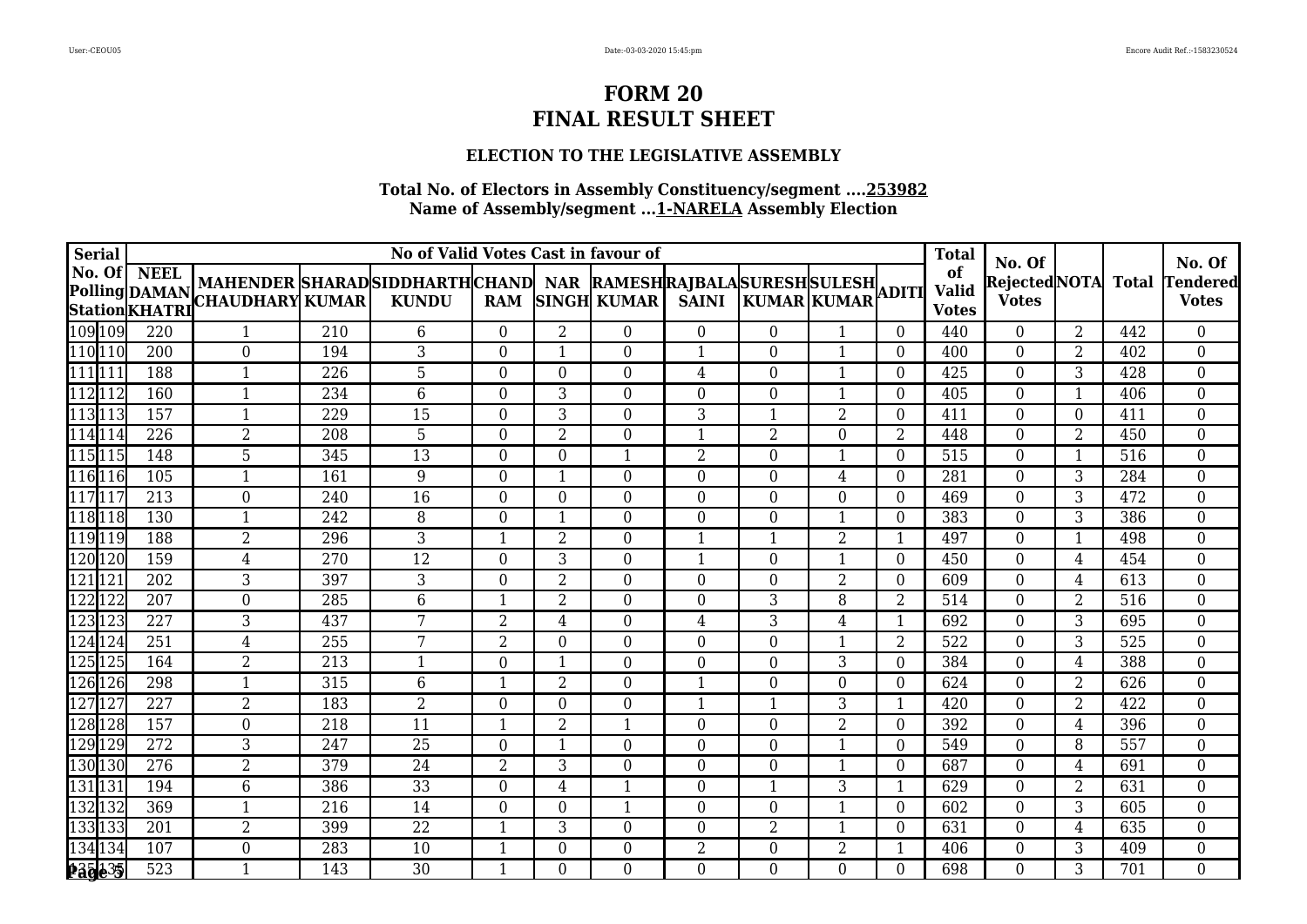### **ELECTION TO THE LEGISLATIVE ASSEMBLY**

| <b>Serial</b>          |                 |                                                                                                                                                                                                                                 |     | No of Valid Votes Cast in favour of |                |                |                  |                  |                |                |                | <b>Total</b>                 |                              |                |     | No. Of           |
|------------------------|-----------------|---------------------------------------------------------------------------------------------------------------------------------------------------------------------------------------------------------------------------------|-----|-------------------------------------|----------------|----------------|------------------|------------------|----------------|----------------|----------------|------------------------------|------------------------------|----------------|-----|------------------|
|                        |                 |                                                                                                                                                                                                                                 |     |                                     |                |                |                  |                  |                |                |                | of                           | No. Of<br>RejectedNOTA Total |                |     | <b>Tendered</b>  |
|                        |                 | NO. UL   NEEL  MAHENDER  SHARAD  SIDDHARTH  CHAND   NAR  RAMESH  RAJBALA  SURESH  SULESH <br> Polling  DAMAN  CHAUDHARY  KUMAR   KUNDU    RAM  SINGH  KUMAR   SAINI   KUMAR  KUMAR  ADITI<br> Station  KHATRI  CHAUDHARY  KUMAR |     |                                     |                |                |                  |                  |                |                |                | <b>Valid</b><br><b>Votes</b> | <b>Votes</b>                 |                |     | <b>Votes</b>     |
| 136 136                | 268             | $\mathbf{1}$                                                                                                                                                                                                                    | 299 | 8                                   | $\Omega$       | $\mathbf{1}$   | $\overline{0}$   | 5                | $\Omega$       | $\overline{2}$ | $\Omega$       | 584                          | $\overline{0}$               | $\mathbf{1}$   | 585 | $\overline{0}$   |
| 137 137                | 104             | $\overline{2}$                                                                                                                                                                                                                  | 241 | 11                                  | $\Omega$       |                | $\overline{2}$   | 1                |                | 4              | 2              | 369                          | $\boldsymbol{0}$             | $\mathbf{1}$   | 370 | $\overline{0}$   |
| 138 138                | 120             | 3                                                                                                                                                                                                                               | 429 | $\overline{13}$                     | $\Omega$       | $\overline{2}$ | $\overline{0}$   | 8                |                | $\overline{4}$ | $\overline{0}$ | 580                          | $\overline{0}$               | $\overline{2}$ | 582 | $\boldsymbol{0}$ |
| 139139                 | 82              | 3                                                                                                                                                                                                                               | 278 | 14                                  | $\mathbf{0}$   | $\mathbf{1}$   | $\overline{0}$   | 7                | $\Omega$       | $\overline{2}$ | $\mathbf{1}$   | 388                          | $\overline{0}$               | 4              | 392 | $\boldsymbol{0}$ |
| $\sqrt{140}$ 140       | 207             | 3                                                                                                                                                                                                                               | 420 | 14                                  | $\mathbf{0}$   | 3              | $\boldsymbol{0}$ | 2                | $\Omega$       | $\overline{4}$ | $\mathbf{1}$   | 654                          | $\boldsymbol{0}$             | $\mathbf{1}$   | 655 | $\overline{0}$   |
| $\overline{141}$ $141$ | 101             | $\overline{2}$                                                                                                                                                                                                                  | 315 | 19                                  | $\Omega$       | 3              | $\overline{2}$   | 0                | $\Omega$       | 4              | $\mathbf{1}$   | 447                          | $\boldsymbol{0}$             | $\overline{0}$ | 447 | $\overline{0}$   |
| 142 142                | 228             | 6                                                                                                                                                                                                                               | 464 | $\overline{32}$                     | $\overline{2}$ | 6              | $\theta$         | $\boldsymbol{0}$ | 0              | $\overline{2}$ |                | 741                          | $\overline{0}$               | 5              | 746 | 0                |
| 143 143                | 188             | $\boldsymbol{0}$                                                                                                                                                                                                                | 205 | $\overline{23}$                     |                | $\overline{0}$ | $\overline{0}$   | $\overline{0}$   | $\Omega$       | $\mathbf{1}$   | $\overline{0}$ | 418                          | $\boldsymbol{0}$             | $\overline{0}$ | 418 | $\boldsymbol{0}$ |
| 144 144                | 364             | 3                                                                                                                                                                                                                               | 299 | 22                                  | $\overline{2}$ | $\overline{2}$ | $\boldsymbol{0}$ | 3                | 2              | $\overline{4}$ | 1              | 702                          | $\overline{0}$               | 6              | 708 | $\overline{0}$   |
| 145 145                | 349             | 3                                                                                                                                                                                                                               | 339 | 28                                  | $\Omega$       | $\overline{2}$ | $\overline{2}$   | $\boldsymbol{0}$ | $\Omega$       | $\mathbf{1}$   | $\theta$       | 724                          | $\boldsymbol{0}$             | $\overline{2}$ | 726 | $\overline{0}$   |
| $146$ 146              | 198             | 6                                                                                                                                                                                                                               | 535 | 26                                  | $\overline{2}$ | $\mathbf{1}$   | $\mathbf{1}$     | $\mathbf{1}$     |                | 7              | $\Omega$       | 778                          | $\boldsymbol{0}$             | 2              | 780 | 0                |
| $\sqrt{147}$ 147       | 111             | 5                                                                                                                                                                                                                               | 530 | 7                                   | $\Omega$       | $\mathbf{1}$   | $\overline{0}$   | 2                | $\Omega$       | $\mathbf 1$    | $\Omega$       | 657                          | $\overline{0}$               | 2              | 659 | $\overline{0}$   |
| 148 148                | 193             | $\boldsymbol{0}$                                                                                                                                                                                                                | 373 | $6\phantom{1}6$                     | $\mathbf{0}$   | $\mathbf{1}$   | $\overline{0}$   | $\overline{2}$   | $\overline{2}$ | $\mathbf{1}$   | 1              | 579                          | $\boldsymbol{0}$             | $\mathbf{1}$   | 580 | $\overline{0}$   |
| 149 149                | 124             | $\overline{2}$                                                                                                                                                                                                                  | 321 | $6\phantom{.}6$                     | $\overline{0}$ | $\overline{0}$ | $\boldsymbol{0}$ | 7                | $\overline{0}$ | $\overline{0}$ | $\overline{0}$ | 460                          | $\overline{0}$               | $\mathbf{1}$   | 461 | $\overline{0}$   |
| 150 150                | 178             | 1                                                                                                                                                                                                                               | 325 | 11                                  | -1             | 4              | $\overline{0}$   | 2                | 0              | 5              | 2              | 529                          | $\overline{0}$               | $\overline{4}$ | 533 | $\overline{0}$   |
| 151 151                | 146             | $\overline{0}$                                                                                                                                                                                                                  | 123 | $6\phantom{1}6$                     | $\Omega$       | $\Omega$       | $\overline{0}$   | 0                | $\Omega$       | 4              | $\Omega$       | 279                          | $\overline{0}$               | 4              | 283 | 0                |
| 152 152                | 336             | $\boldsymbol{0}$                                                                                                                                                                                                                | 169 | $6\phantom{1}6$                     | $\Omega$       | $\Omega$       | $\mathbf{1}$     | $\mathbf{1}$     | $\Omega$       | 8              | $\Omega$       | 521                          | $\overline{0}$               | $\overline{2}$ | 523 | $\boldsymbol{0}$ |
| 153153                 | 198             | $\boldsymbol{0}$                                                                                                                                                                                                                | 396 | 9                                   | $\mathbf 1$    | $\overline{4}$ | $\overline{0}$   | $\boldsymbol{0}$ | $\Omega$       | $\overline{4}$ | 2              | 614                          | $\boldsymbol{0}$             | 6              | 620 | $\overline{0}$   |
| 154 154                | 220             | 8                                                                                                                                                                                                                               | 307 | 15                                  | -1             | 4              | $\boldsymbol{0}$ | $\mathbf{1}$     | 2              | 5              | 2              | 565                          | $\overline{0}$               | 3              | 568 | $\overline{0}$   |
| 155 155                | $\overline{33}$ | 1                                                                                                                                                                                                                               | 336 | 11                                  | $\overline{2}$ | $\Omega$       | $\overline{0}$   | $\overline{0}$   | 0              | $\Omega$       | $\Omega$       | 383                          | $\overline{0}$               | $\overline{2}$ | 385 | $\boldsymbol{0}$ |
| 156 156                | 29              | $\mathbf{0}$                                                                                                                                                                                                                    | 392 | 7                                   | $\Omega$       |                | $\overline{0}$   | $\overline{0}$   | $\Omega$       | $\overline{2}$ | $\Omega$       | 431                          | $\boldsymbol{0}$             | $\mathbf{1}$   | 432 | 0                |
| 157 157                | 383             | $\boldsymbol{0}$                                                                                                                                                                                                                | 239 | $\overline{12}$                     | $\theta$       | $\mathbf{1}$   | $\boldsymbol{0}$ | $\overline{19}$  | $\Omega$       | $\overline{2}$ | $\Omega$       | 656                          | $\boldsymbol{0}$             | $\overline{2}$ | 658 | $\boldsymbol{0}$ |
| 158 158                | 191             | $\mathbf{1}$                                                                                                                                                                                                                    | 154 | 7                                   | $\mathbf 1$    | $\mathbf{1}$   | $\mathbf{1}$     | 65               | $\Omega$       | $\overline{0}$ | $\overline{0}$ | 421                          | $\overline{0}$               | $\overline{0}$ | 421 | $\overline{0}$   |
| 159 159                | 335             | $\overline{0}$                                                                                                                                                                                                                  | 147 | 12                                  | $\mathbf{0}$   | 1              | $\mathbf{0}$     | 32               | $\Omega$       | $\theta$       | 0              | 527                          | $\overline{0}$               | 3              | 530 | $\overline{0}$   |
| 160 160                | 134             | 11                                                                                                                                                                                                                              | 467 | $\mathbf{3}$                        | $\Omega$       | $\mathbf 1$    | $\overline{0}$   | 9                | $\Omega$       | 3              | $\Omega$       | 628                          | $\overline{0}$               | $\Omega$       | 628 | $\overline{0}$   |
| 161 161                | 278             | $\boldsymbol{0}$                                                                                                                                                                                                                | 209 | $6\overline{6}$                     | $\Omega$       | $\theta$       | $\mathbf{1}$     | 94               | 0              | $\overline{2}$ | $\Omega$       | 590                          | $\overline{0}$               | 3              | 593 | 0                |
| 263366                 | 116             | 10                                                                                                                                                                                                                              | 339 | 25                                  | $\Omega$       | $\mathbf{1}$   | $\overline{0}$   | 28               | $\overline{2}$ | $\overline{2}$ |                | 524                          | $\overline{0}$               | $\mathbf{1}$   | 525 | $\overline{0}$   |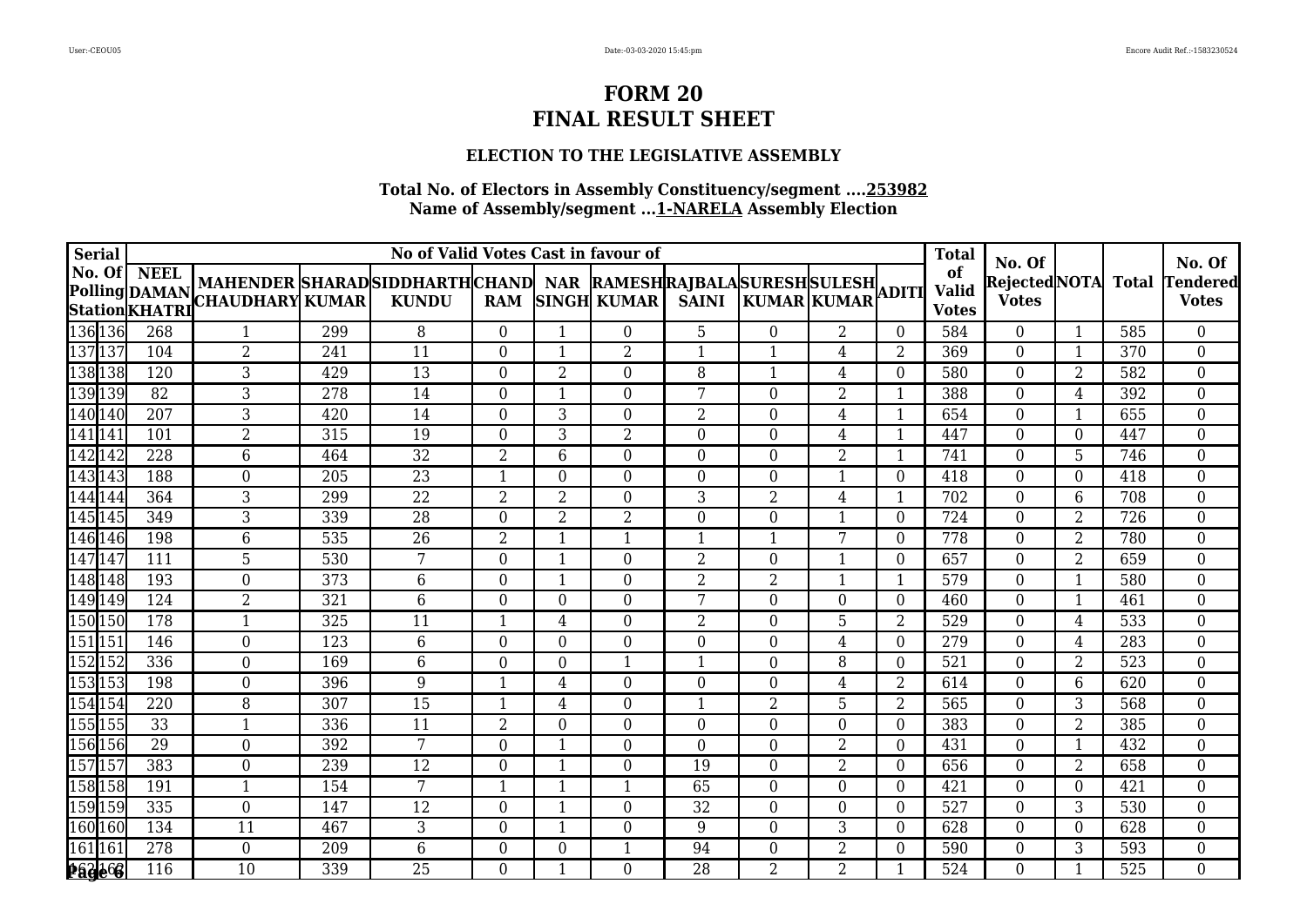### **ELECTION TO THE LEGISLATIVE ASSEMBLY**

| <b>Serial</b> |     |                                                                                                                                                                                                                                 |     | No of Valid Votes Cast in favour of |                |                |                  |                  |                |                |                | <b>Total</b>       |                              |                |     |                           |
|---------------|-----|---------------------------------------------------------------------------------------------------------------------------------------------------------------------------------------------------------------------------------|-----|-------------------------------------|----------------|----------------|------------------|------------------|----------------|----------------|----------------|--------------------|------------------------------|----------------|-----|---------------------------|
|               |     |                                                                                                                                                                                                                                 |     |                                     |                |                |                  |                  |                |                |                | of<br><b>Valid</b> | No. Of<br>RejectedNOTA Total |                |     | No. Of<br><b>Tendered</b> |
|               |     | NO. UL   NEEL  MAHENDER  SHARAD  SIDDHARTH  CHAND   NAR  RAMESH  RAJBALA  SURESH  SULESH <br> Polling  DAMAN  CHAUDHARY  KUMAR   KUNDU    RAM  SINGH  KUMAR   SAINI   KUMAR  KUMAR  ADITI<br> Station  KHATRI  CHAUDHARY  KUMAR |     |                                     |                |                |                  |                  |                |                |                | <b>Votes</b>       | <b>Votes</b>                 |                |     | <b>Votes</b>              |
| 163 163       | 234 | 3                                                                                                                                                                                                                               | 346 | 9                                   | 2              | 5              | $\mathbf{1}$     | $\overline{13}$  |                | $\overline{2}$ | $\Omega$       | 616                | $\overline{0}$               | $\mathbf{1}$   | 617 | $\overline{0}$            |
| 164 164       | 362 | 1                                                                                                                                                                                                                               | 308 | 10                                  |                | $\Omega$       | $\overline{0}$   | 93               |                | $\Omega$       | $\Omega$       | 776                | $\boldsymbol{0}$             | $\mathbf{1}$   | 777 | $\overline{0}$            |
| 165 165       | 510 | $\overline{0}$                                                                                                                                                                                                                  | 177 | 43                                  | $\Omega$       | $\overline{2}$ | $\overline{0}$   | $\overline{0}$   | $\Omega$       | $\overline{0}$ | $\theta$       | 732                | $\overline{0}$               | $\overline{2}$ | 734 | $\boldsymbol{0}$          |
| 166 166       | 209 | $\overline{2}$                                                                                                                                                                                                                  | 446 | 33                                  | $\mathbf{0}$   | $\mathbf{1}$   | $\mathbf{0}$     | $\boldsymbol{0}$ | 2              | 5              | 2              | 700                | $\overline{0}$               | 4              | 704 | $\overline{0}$            |
| 167167        | 71  | $\overline{2}$                                                                                                                                                                                                                  | 333 | 16                                  | $\mathbf{0}$   | $\mathbf{1}$   | $\boldsymbol{0}$ | $\boldsymbol{0}$ | $\Omega$       | $\overline{0}$ | $\mathbf{1}$   | 424                | $\boldsymbol{0}$             | $\overline{2}$ | 426 | $\overline{0}$            |
| 168 168       | 251 | 6                                                                                                                                                                                                                               | 380 | $\overline{11}$                     | -1             | $\Omega$       | $\mathbf{1}$     | $\mathbf{1}$     |                | -1             | $\Omega$       | 653                | $\boldsymbol{0}$             | 6              | 659 | $\overline{0}$            |
| 169 169       | 275 |                                                                                                                                                                                                                                 | 368 | 22                                  | $\overline{2}$ | 3              | $\mathbf 1$      | 1                |                |                | 0              | 675                | $\boldsymbol{0}$             | 4              | 679 | 0                         |
| 170 170       | 200 | 1                                                                                                                                                                                                                               | 243 | 10                                  | $\overline{2}$ | $\overline{0}$ | $\overline{0}$   | $\boldsymbol{0}$ | $\Omega$       | $\mathbf{1}$   | $\overline{0}$ | 457                | $\overline{0}$               | $\mathbf{1}$   | 458 | $\boldsymbol{0}$          |
| 171171        | 319 | $\mathbf{1}$                                                                                                                                                                                                                    | 95  | 26                                  | $\mathbf{0}$   | $\Omega$       | $\boldsymbol{0}$ | $\boldsymbol{0}$ | $\overline{0}$ | $\overline{0}$ | $\overline{0}$ | 441                | $\overline{0}$               | $\overline{2}$ | 443 | $\overline{0}$            |
| 172172        | 386 | $\overline{0}$                                                                                                                                                                                                                  | 144 | 15                                  | $\Omega$       | 2              | $\boldsymbol{0}$ | $\overline{0}$   | $\Omega$       | $\theta$       | $\theta$       | 547                | $\boldsymbol{0}$             | 3              | 550 | $\overline{0}$            |
| 173173        | 294 | $\overline{0}$                                                                                                                                                                                                                  | 140 | 28                                  | $\Omega$       | $\mathbf{1}$   | $\mathbf{1}$     | 2                | $\Omega$       | $\Omega$       | $\mathbf{1}$   | 467                | $\boldsymbol{0}$             | $\mathbf{1}$   | 468 | 0                         |
| 174174        | 155 | 6                                                                                                                                                                                                                               | 408 | $\overline{21}$                     | $\Omega$       | $\mathbf{1}$   | $\overline{0}$   | $\overline{2}$   | $\Omega$       | $\Omega$       | $\Omega$       | 593                | $\overline{0}$               | 0              | 593 | $\overline{0}$            |
| 175 175       | 253 | 1                                                                                                                                                                                                                               | 501 | 5                                   | $\mathbf 1$    | $\mathbf{1}$   | $\overline{0}$   | 6                | $\Omega$       | $\overline{2}$ | $\overline{0}$ | 770                | $\boldsymbol{0}$             | 3              | 773 | $\overline{0}$            |
| 176 176       | 237 | 3                                                                                                                                                                                                                               | 478 | $6\,$                               | $\mathbf 1$    | $\overline{4}$ | $\boldsymbol{0}$ | $\overline{0}$   | 2              | $\mathbf{1}$   | $\overline{0}$ | 732                | $\boldsymbol{0}$             | 3              | 735 | $\overline{0}$            |
| 177 177       | 165 | 1                                                                                                                                                                                                                               | 524 | 9                                   | -1             | $\Omega$       | 1                | $\overline{0}$   |                | $\overline{2}$ | 2              | 706                | $\overline{0}$               | $\overline{3}$ | 709 | $\overline{0}$            |
| 178178        | 114 | 1                                                                                                                                                                                                                               | 141 | 13                                  | $\Omega$       | 4              | $\overline{0}$   | 0                | $\Omega$       | $\overline{2}$ | $\Omega$       | 275                | $\boldsymbol{0}$             | 0              | 275 | 0                         |
| 179179        | 360 | 7                                                                                                                                                                                                                               | 276 | $\overline{21}$                     | $\overline{2}$ | 3              | $\overline{1}$   | $\boldsymbol{0}$ | $\Omega$       | $\overline{4}$ | $\mathbf{1}$   | 675                | $\overline{0}$               | 3              | 678 | $\boldsymbol{0}$          |
| 180 180       | 168 | $\boldsymbol{0}$                                                                                                                                                                                                                | 220 | 19                                  | $\mathbf 1$    | $\overline{2}$ | $\overline{0}$   | $\overline{2}$   | $\Omega$       | $\overline{2}$ | $\overline{0}$ | 414                | $\boldsymbol{0}$             | 3              | 417 | $\overline{0}$            |
| 181 181       | 192 | 8                                                                                                                                                                                                                               | 259 | 14                                  | -1             | 4              | $\boldsymbol{0}$ | $\overline{0}$   |                | $\Omega$       | 2              | 481                | $\overline{0}$               | 3              | 484 | $\overline{0}$            |
| 182182        | 284 | 5                                                                                                                                                                                                                               | 412 | $\overline{28}$                     | $\Omega$       | $\mathbf 1$    | $\overline{0}$   | $\overline{0}$   | 0              | $\overline{2}$ | 1              | 733                | $\overline{0}$               | $\Omega$       | 733 | $\overline{0}$            |
| 183 183       | 185 | 9                                                                                                                                                                                                                               | 473 | 14                                  | $\Omega$       | 3              | $\overline{0}$   | 0                |                | $\Omega$       | -1             | 686                | $\boldsymbol{0}$             | 3              | 689 | $\overline{0}$            |
| 184 184       | 420 | $\overline{4}$                                                                                                                                                                                                                  | 425 | $\overline{36}$                     | $\mathbf 1$    | 6              | $\boldsymbol{0}$ | $\overline{1}$   | $\Omega$       | $\overline{2}$ | $\Omega$       | 895                | $\overline{0}$               | 5              | 900 | $\boldsymbol{0}$          |
| 185 185       | 327 | $\mathbf{1}$                                                                                                                                                                                                                    | 178 | 26                                  | $\Omega$       | $\overline{0}$ | $\overline{0}$   | $\mathbf{1}$     | 1              | $\overline{0}$ | $\overline{0}$ | 534                | $\overline{0}$               | $\mathbf{1}$   | 535 | $\overline{0}$            |
| 186 186       | 397 | 1                                                                                                                                                                                                                               | 362 | $6\,$                               | -1             | 31             | $\mathbf{0}$     | $\mathbf{1}$     | $\Omega$       | 1              | 2              | 802                | $\overline{0}$               | $\overline{2}$ | 804 | $\overline{0}$            |
| 187187        | 437 | 1                                                                                                                                                                                                                               | 275 | 20                                  | -1             | 5              | $\overline{0}$   | $\overline{0}$   | 3              | 4              | $\Omega$       | 746                | $\overline{0}$               | $\overline{4}$ | 750 | $\overline{0}$            |
| 188 188       | 210 | 1                                                                                                                                                                                                                               | 175 | 10                                  | $\Omega$       |                | $\overline{0}$   | $\boldsymbol{0}$ |                | $\Omega$       | $\Omega$       | 398                | $\overline{0}$               | $\overline{2}$ | 400 | $\overline{0}$            |
| 289489        | 379 | $\overline{2}$                                                                                                                                                                                                                  | 327 | 14                                  | $\Omega$       | $\overline{2}$ | $\mathbf{1}$     | $\mathbf{1}$     | $\Omega$       | $\overline{2}$ | $\Omega$       | 728                | $\overline{0}$               | $\overline{2}$ | 730 | $\overline{0}$            |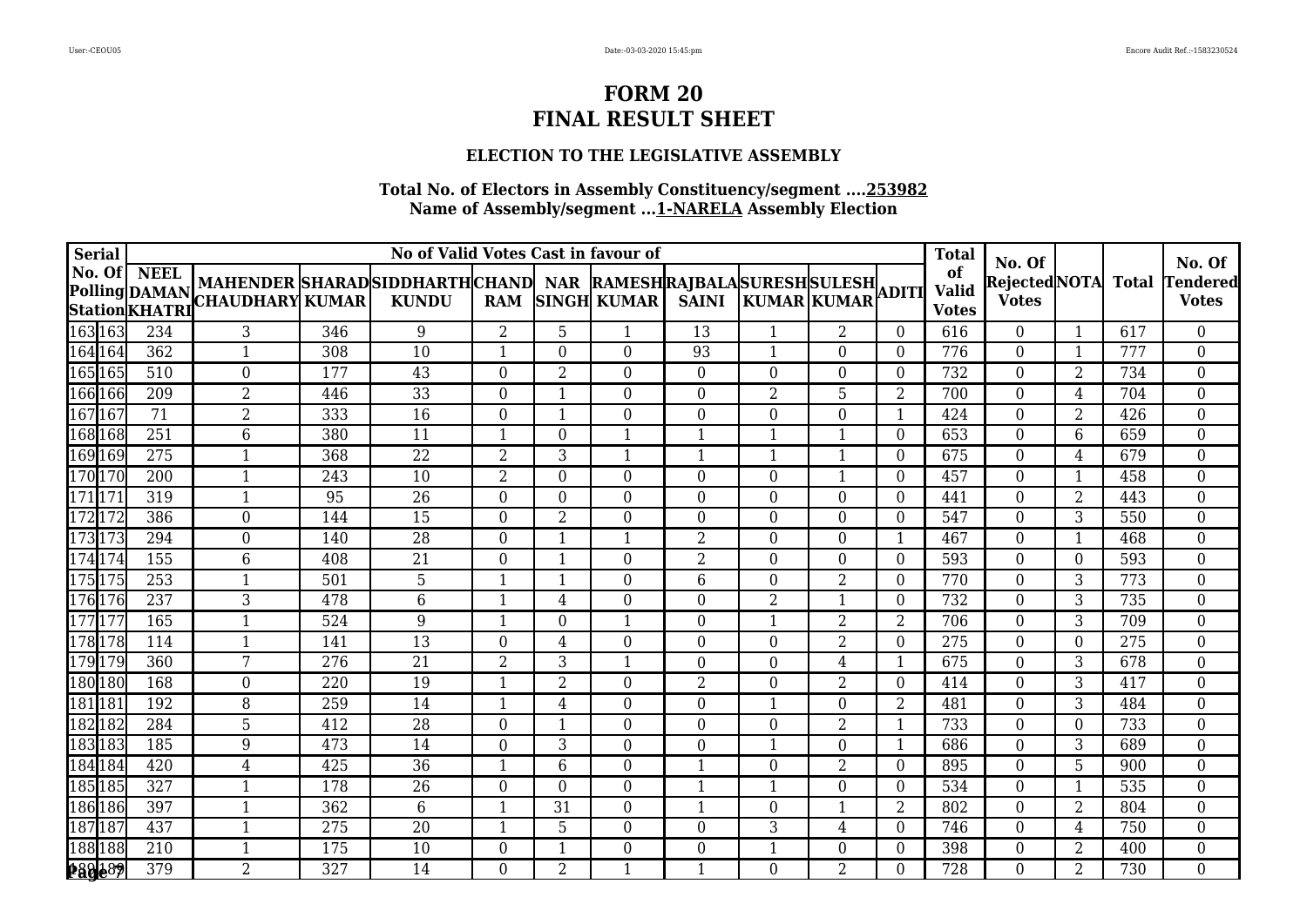### **ELECTION TO THE LEGISLATIVE ASSEMBLY**

| <b>Serial</b>      |                 |                                                                 |     | No of Valid Votes Cast in favour of |                |                |                    |                  |                    |                |                | <b>Total</b>       |                              |                         |     |                    |
|--------------------|-----------------|-----------------------------------------------------------------|-----|-------------------------------------|----------------|----------------|--------------------|------------------|--------------------|----------------|----------------|--------------------|------------------------------|-------------------------|-----|--------------------|
|                    | No. Of NEEL     | MAHENDER SHARADSIDDHARTHCHAND NAR RAMESHRAJBALASURESHSULESH     |     |                                     |                |                |                    |                  |                    |                |                | of<br><b>Valid</b> | No. Of<br>RejectedNOTA Total |                         |     | No. Of<br>Tendered |
|                    |                 | Polling DAMAN MAHENDER SHARAD<br>Station KHATRI CHAUDHARY KUMAR |     | <b>KUNDU</b>                        | <b>RAM</b>     |                | <b>SINGH KUMAR</b> | <b>SAINI</b>     | <b>KUMAR KUMAR</b> |                |                | <b>Votes</b>       | <b>Votes</b>                 |                         |     | <b>Votes</b>       |
| 190 190            | 291             | 3                                                               | 340 | 17                                  | $\Omega$       | 6              | $\overline{0}$     | $\overline{0}$   | $\Omega$           |                | 2              | 660                | $\overline{0}$               | $\overline{5}$          | 665 | $\overline{0}$     |
| 191 191            | 150             | 3                                                               | 469 | 14                                  |                | 3              | $\theta$           | 1                | 0                  | 4              | $\Omega$       | 645                | $\mathbf{0}$                 | -1                      | 646 | $\overline{0}$     |
| 192 192            | 258             | 1                                                               | 210 | $6\phantom{1}6$                     | $\Omega$       | $\overline{2}$ | $\overline{0}$     | 0                | $\Omega$           | $\theta$       | 1              | 478                | $\overline{0}$               | $\mathbf{1}$            | 479 | $\boldsymbol{0}$   |
| 193 193            | 450             | $\mathbf{1}$                                                    | 283 | 17                                  | $\mathbf 1$    | 4              | $\boldsymbol{0}$   | $\overline{0}$   | 2                  | $\overline{2}$ | $\Omega$       | 760                | $\overline{0}$               | $\mathbf{1}$            | 761 | $\boldsymbol{0}$   |
| 194 194            | 215             | $\overline{2}$                                                  | 212 | 23                                  | $\theta$       | $\overline{2}$ | $\boldsymbol{0}$   | $\overline{0}$   | $\Omega$           | 2              | $\overline{0}$ | 456                | $\boldsymbol{0}$             | $\overline{0}$          | 456 | $\overline{0}$     |
| 195 195            | 438             | $\overline{2}$                                                  | 258 | 13                                  | $\Omega$       | 3              | $\mathbf{1}$       | 0                | $\Omega$           | $\Omega$       | $\Omega$       | 715                | $\overline{0}$               | 2                       | 717 | $\boldsymbol{0}$   |
| 196 196            | 143             | $\theta$                                                        | 116 | 22                                  | $\Omega$       | 5              | $\theta$           | 1                | 0                  | 3              | 0              | 290                | $\overline{0}$               | $\overline{\mathbf{1}}$ | 291 | 0                  |
| 197 197            | 330             | 4                                                               | 353 | $\overline{11}$                     | $\Omega$       | $\mathbf{1}$   | $\overline{0}$     | $\overline{42}$  | $\Omega$           | $\overline{0}$ | $\mathbf{1}$   | 742                | $\overline{0}$               | 4                       | 746 | $\boldsymbol{0}$   |
| 198 198            | 294             | $\mathbf{0}$                                                    | 349 | 23                                  | $\theta$       | $\overline{2}$ | $\boldsymbol{0}$   | 7                | 1                  | $\overline{2}$ | 3              | 681                | $\overline{0}$               | 4                       | 685 | $\overline{0}$     |
| 199 199            | 316             | $\mathbf{0}$                                                    | 243 | 16                                  | $\Omega$       | $\theta$       | $\boldsymbol{0}$   | 7                | $\Omega$           | $\mathbf{1}$   | $\mathbf{1}$   | 584                | $\boldsymbol{0}$             | 4                       | 588 | $\overline{0}$     |
| 200 200<br>201 201 | 146             | $\overline{0}$                                                  | 279 | 16                                  | $\Omega$       | $\mathbf{1}$   | $\overline{0}$     | 0                | $\Omega$           | $\overline{2}$ | $\Omega$       | 444                | $\overline{0}$               | $\mathbf{1}$            | 445 | 0                  |
|                    | 404             | $\overline{2}$                                                  | 294 | 7                                   | $\Omega$       | $\overline{2}$ | $\mathbf{1}$       | 0                |                    | 3              | $\Omega$       | 714                | $\overline{0}$               | $\mathbf{1}$            | 715 | $\overline{0}$     |
| 202 202            | 212             | 3                                                               | 311 | 37                                  | $\mathbf{0}$   | $\overline{4}$ | $\boldsymbol{0}$   | $\overline{2}$   | $\Omega$           | $\mathbf{1}$   | $\overline{0}$ | 570                | $\boldsymbol{0}$             | 5                       | 575 | $\overline{0}$     |
| 203203             | 144             | $\mathbf{1}$                                                    | 194 | 44                                  | $\overline{0}$ | $\overline{2}$ | $\boldsymbol{0}$   | $\mathbf{1}$     | 2                  | $\mathbf{1}$   | $\overline{0}$ | 389                | $\overline{0}$               | 2                       | 391 | $\overline{0}$     |
| 204 204            | 221             | 3                                                               | 276 | 61                                  | -1             | 4              | $\overline{0}$     | 5                | 2                  | 4              | 1              | 578                | $\overline{0}$               | 4                       | 582 | $\overline{0}$     |
| 205205             | 134             | 8                                                               | 408 | $\overline{27}$                     | -1             | 8              | $\overline{0}$     | 2                |                    | 4              | 4              | 597                | $\boldsymbol{0}$             | 6                       | 603 | $\boldsymbol{0}$   |
| 206 206            | $\overline{75}$ | $\overline{2}$                                                  | 215 | 44                                  | $\Omega$       | 5              | $\boldsymbol{0}$   | $\overline{4}$   | $\Omega$           | $\Omega$       | $\Omega$       | 345                | $\overline{0}$               | 3                       | 348 | $\boldsymbol{0}$   |
| 207 207            | 142             | $\overline{4}$                                                  | 354 | 28                                  | $\overline{2}$ | 8              | $\overline{0}$     | $\mathbf{1}$     | $\Omega$           | $\overline{4}$ | 6              | 549                | $\boldsymbol{0}$             | 5                       | 554 | $\boldsymbol{0}$   |
| 208 208            | 95              | $\overline{4}$                                                  | 232 | 13                                  | $\theta$       | 1              | $\boldsymbol{0}$   | $\mathbf{1}$     |                    | 1              | 2              | 350                | $\overline{0}$               | $\mathbf{1}$            | 351 | $\overline{0}$     |
| 209209             | 235             | 6                                                               | 404 | 44                                  |                | 8              | $\mathbf 1$        | $\overline{2}$   |                    | 3              | $\Omega$       | 705                | $\overline{0}$               | 5                       | 710 | $\boldsymbol{0}$   |
| 210 210<br>211 211 | 287             | 6                                                               | 404 | $\overline{22}$                     |                | 6              | $\overline{0}$     | 4                | 4                  | 7              | -1             | 742                | $\overline{0}$               | 4                       | 746 | 0                  |
|                    | 125             | 15                                                              | 371 | $\overline{21}$                     | $\theta$       | $\mathbf{1}$   | $\overline{1}$     | $\mathbf{1}$     | $\Omega$           | 3              | $\Omega$       | 538                | $\overline{0}$               | 3                       | 541 | $\boldsymbol{0}$   |
| 212212             | 65              | 14                                                              | 252 | 9                                   | $\Omega$       | $\mathbf{1}$   | $\overline{0}$     | $\overline{0}$   | $\Omega$           | $\overline{2}$ | $\overline{0}$ | 343                | $\overline{0}$               | 5                       | 348 | $\overline{0}$     |
| 213 213            | 129             | 9                                                               | 396 | 20                                  | $\Omega$       | $\overline{2}$ | 1                  | $\overline{0}$   | $\Omega$           | 1              | 1              | 559                | $\overline{0}$               | $\mathbf{1}$            | 560 | $\overline{0}$     |
| 214 214            | 72              | 9                                                               | 253 | 11                                  | $\overline{2}$ | -1             | $\mathbf 1$        | 2                |                    | 3              | $\Omega$       | 355                | $\overline{0}$               | $\mathbf{1}$            | 356 | $\overline{0}$     |
| 215 215            | 119             | 13                                                              | 369 | $\overline{21}$                     | $\Omega$       | $\overline{2}$ | $\mathbf{1}$       | $\boldsymbol{0}$ | 0                  | $\overline{2}$ | $\Omega$       | 527                | $\overline{0}$               | $\overline{\mathbf{1}}$ | 528 | 0                  |
| 216218             | 137             | 19                                                              | 333 | 11                                  |                | 6              | $\overline{0}$     | $\mathbf{1}$     | 2                  | 6              | 2              | 518                | $\overline{0}$               | $\mathbf{1}$            | 519 | $\overline{0}$     |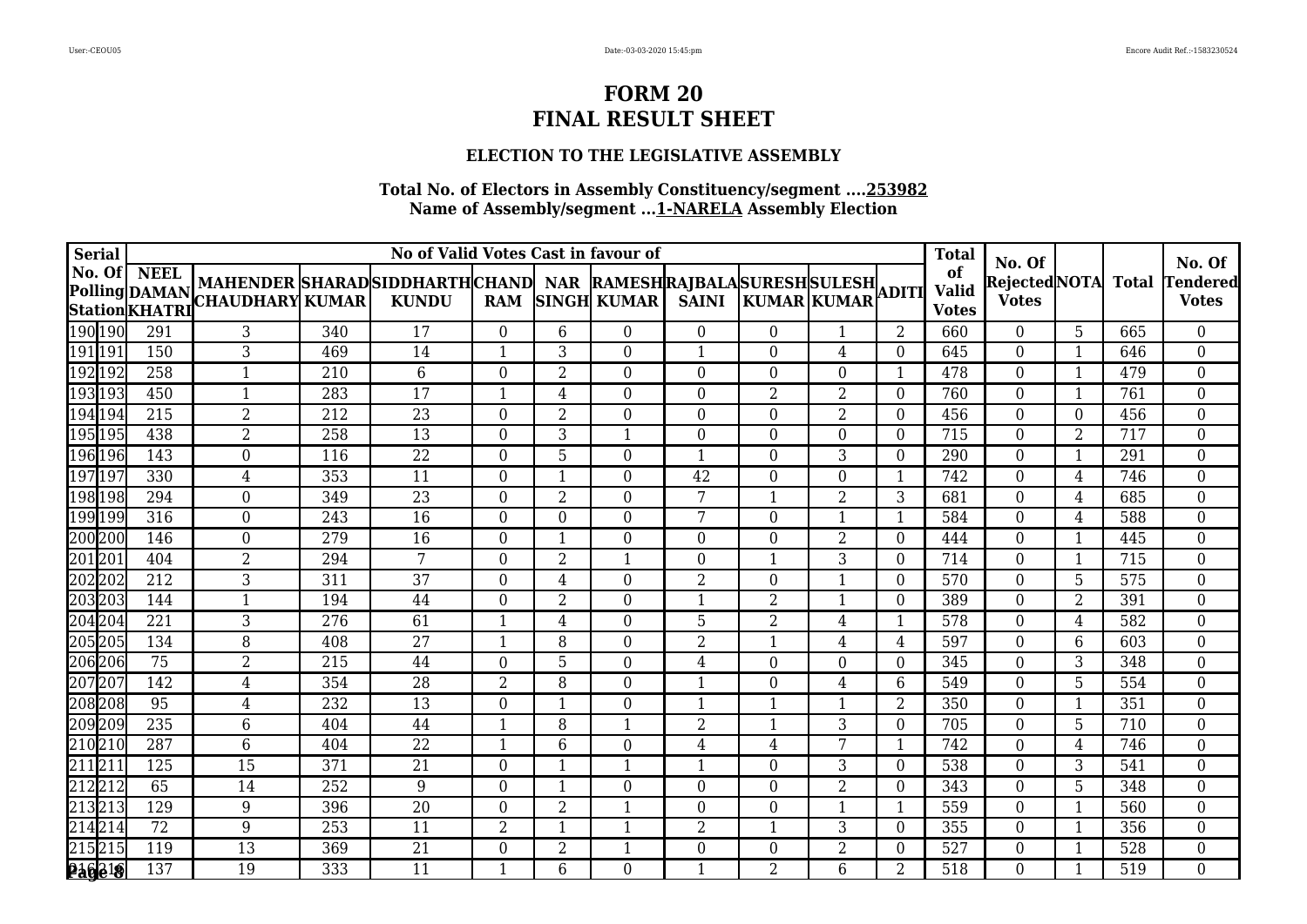### **ELECTION TO THE LEGISLATIVE ASSEMBLY**

| <b>Serial</b>                                |                  |                                                                                                                                |     | No of Valid Votes Cast in favour of |                |                |                    |                  |                    |                |                | <b>Total</b>                       |                                              |                |     |                                    |
|----------------------------------------------|------------------|--------------------------------------------------------------------------------------------------------------------------------|-----|-------------------------------------|----------------|----------------|--------------------|------------------|--------------------|----------------|----------------|------------------------------------|----------------------------------------------|----------------|-----|------------------------------------|
| No. Of                                       | NEEL             | MAHENDER SHARADSIDDHARTHCHAND NAR RAMESHRAJBALASURESHSULESH<br>Polling DAMAN MAHENDER SHARAD<br>Station KHATRI CHAUDHARY KUMAR |     | <b>KUNDU</b>                        | <b>RAM</b>     |                | <b>SINGH KUMAR</b> | <b>SAINI</b>     | <b>KUMAR KUMAR</b> |                |                | of<br><b>Valid</b><br><b>Votes</b> | No. Of<br>RejectedNOTA Total<br><b>Votes</b> |                |     | No. Of<br>Tendered<br><b>Votes</b> |
|                                              | 234              | 4                                                                                                                              | 392 | 28                                  | $\mathbf{1}$   | $\overline{2}$ | $\overline{0}$     | $\overline{2}$   |                    | $\overline{2}$ | $\Omega$       | 666                                | $\overline{0}$                               | 5              | 671 | $\overline{0}$                     |
| 217217<br>218 <sub>218</sub>                 | 89               | 5                                                                                                                              | 315 | 9                                   | $\Omega$       | 4              | $\theta$           | 1                | 3                  |                | 0              | 427                                | $\theta$                                     | 4              | 431 | $\overline{0}$                     |
| 219 219                                      | 160              | $\overline{2}$                                                                                                                 | 492 | 18                                  | $\overline{2}$ | $\overline{2}$ | $\overline{0}$     | $\mathbf{1}$     |                    | 5              | 3              | 686                                | $\overline{0}$                               | 6              | 692 | $\boldsymbol{0}$                   |
| 220 220                                      | 218              | 5                                                                                                                              | 380 | 35                                  | $\mathbf{0}$   | $\overline{2}$ | $\mathbf 1$        | $\boldsymbol{0}$ | 2                  | 1              | 1              | 645                                | $\overline{0}$                               | 3              | 648 | $\boldsymbol{0}$                   |
| 221221                                       | 77               | $\overline{4}$                                                                                                                 | 313 | 26                                  | $\mathbf{0}$   | 3              | $\boldsymbol{0}$   | $\mathbf{1}$     | $\Omega$           | 3              | $\overline{0}$ | 427                                | $\boldsymbol{0}$                             | $\overline{0}$ | 427 | $\overline{0}$                     |
| 222 <mark>222</mark><br>223 <mark>223</mark> | 100              | 8                                                                                                                              | 322 | 26                                  | $\Omega$       | -1             | $\mathbf 1$        | $\mathbf{1}$     |                    | $\overline{2}$ | $\Omega$       | 462                                | $\overline{0}$                               | $\overline{0}$ | 462 | $\overline{0}$                     |
|                                              | 54               | 9                                                                                                                              | 310 | 13                                  |                | 5              | $\overline{2}$     | $\boldsymbol{0}$ |                    | 4              | 0              | 399                                | $\theta$                                     | 3              | 402 | $\boldsymbol{0}$                   |
| 224 224                                      | 118              | 3                                                                                                                              | 482 | $\overline{23}$                     |                | $\overline{4}$ | $\overline{2}$     | $\boldsymbol{0}$ |                    | $\overline{4}$ | $\mathbf{1}$   | 639                                | $\overline{0}$                               | 6              | 645 | $\boldsymbol{0}$                   |
| 225225                                       | 124              | 5                                                                                                                              | 521 | 19                                  | $\overline{2}$ | $\overline{4}$ | 3                  | $\mathbf{1}$     | 3                  | $\overline{4}$ | $\overline{0}$ | 686                                | $\overline{0}$                               | 4              | 690 | $\boldsymbol{0}$                   |
| 226 226                                      | 155              | 10                                                                                                                             | 495 | 21                                  | $\overline{2}$ | 3              | 1                  | $\overline{0}$   | $\overline{2}$     | 4              | $\overline{0}$ | 693                                | $\boldsymbol{0}$                             | 2              | 695 | $\overline{0}$                     |
| 227227<br>228228                             | 96               | 3                                                                                                                              | 375 | 23                                  | $\Omega$       | 3              | $\overline{0}$     | 0                | $\Omega$           | 6              | $\Omega$       | 506                                | $\overline{0}$                               | 0              | 506 | $\overline{0}$                     |
|                                              | 128              | 14                                                                                                                             | 394 | $\overline{23}$                     | $\Omega$       | 5              | $\overline{0}$     | 0                |                    | 2              |                | 568                                | $\overline{0}$                               | $\overline{2}$ | 570 | $\overline{0}$                     |
| 229229                                       | 128              | 6                                                                                                                              | 305 | 25                                  |                | 5              | $\overline{0}$     | $\overline{2}$   | $\overline{2}$     | $\mathbf{1}$   | $\Omega$       | 475                                | $\boldsymbol{0}$                             | $\mathbf{1}$   | 476 | $\boldsymbol{0}$                   |
| 230 230                                      | 232              | 11                                                                                                                             | 471 | 15                                  | $\overline{0}$ | $\overline{2}$ | $\mathbf{1}$       | $\boldsymbol{0}$ | $\overline{0}$     | 3              | 2              | 737                                | $\overline{0}$                               | 2              | 739 | $\boldsymbol{0}$                   |
| 231 231                                      | 136              | 5                                                                                                                              | 281 | 20                                  | $\Omega$       | $\overline{2}$ | 1                  | $\mathbf{1}$     |                    | $\overline{3}$ | 1              | 451                                | $\overline{0}$                               | $\overline{3}$ | 454 | $\boldsymbol{0}$                   |
| 232 232<br>233 233                           | 294              | 4                                                                                                                              | 159 | 16                                  | -1             | $\Omega$       | $\overline{0}$     | 0                | $\Omega$           |                | $\Omega$       | 475                                | $\overline{0}$                               | $\mathbf{1}$   | 476 | $\overline{0}$                     |
|                                              | 224              | 7                                                                                                                              | 423 | $\overline{24}$                     | $\Omega$       | $\Omega$       | $\boldsymbol{0}$   | $\boldsymbol{0}$ |                    | 1              | $\overline{2}$ | 682                                | $\overline{0}$                               | $\overline{4}$ | 686 | $\boldsymbol{0}$                   |
| 234 234                                      | 280              | $\boldsymbol{0}$                                                                                                               | 151 | 11                                  | $\mathbf{0}$   | $\overline{2}$ | $\overline{0}$     | $\mathbf{1}$     | $\mathbf{1}$       | $\overline{0}$ | $\mathbf{1}$   | 447                                | $\boldsymbol{0}$                             | 0              | 447 | $\boldsymbol{0}$                   |
| 235 235                                      | 120              | 5                                                                                                                              | 215 | 72                                  | -1             | $\Omega$       | $\boldsymbol{0}$   | $\mathbf{1}$     | $\Omega$           | $\overline{2}$ | 1              | 417                                | $\overline{0}$                               | $\mathbf{1}$   | 418 | $\overline{0}$                     |
| 236236                                       | 156              | $\overline{4}$                                                                                                                 | 389 | $\overline{34}$                     | $\overline{2}$ | 1              | $\overline{0}$     | 3                | $\Omega$           | 3              | 2              | 594                                | $\overline{0}$                               | 4              | 598 | $\overline{0}$                     |
| 237237<br>238238                             | 253              | $\mathbf{0}$                                                                                                                   | 180 | 23                                  | $\Omega$       |                | 1                  | 0                | $\Omega$           | $\Omega$       | -1             | 459                                | $\boldsymbol{0}$                             | $\overline{2}$ | 461 | 0                                  |
|                                              | $\overline{250}$ | $\overline{4}$                                                                                                                 | 291 | $\overline{24}$                     | $\Omega$       | 1              | $\boldsymbol{0}$   | $\overline{0}$   | $\Omega$           | $\overline{2}$ | $\Omega$       | 572                                | $\overline{0}$                               | 4              | 576 | $\boldsymbol{0}$                   |
| 239239                                       | 446              | $\boldsymbol{0}$                                                                                                               | 203 | 31                                  | $\Omega$       | $\Omega$       | $\overline{0}$     | $\mathbf{1}$     | $\Omega$           | $\overline{0}$ | 1              | 682                                | $\overline{0}$                               | 3              | 685 | $\overline{0}$                     |
| 240 240                                      | 288              | $\overline{2}$                                                                                                                 | 443 | 15                                  | -1             | 3              | $\mathbf{0}$       | 2                |                    | $\theta$       | 1              | 756                                | $\overline{0}$                               | 6              | 762 | $\overline{0}$                     |
| 241 241                                      | 363              | $\overline{0}$                                                                                                                 | 178 | 25                                  | $\Omega$       | -1             | $\overline{0}$     | $\overline{0}$   | $\Omega$           | $\overline{2}$ | $\Omega$       | 569                                | $\overline{0}$                               | $\Omega$       | 569 | $\overline{0}$                     |
| 242242                                       | 105              | $\overline{2}$                                                                                                                 | 367 | $\overline{22}$                     | $\Omega$       | 3              | $\overline{0}$     | $\boldsymbol{0}$ | 0                  |                | $\Omega$       | 500                                | $\boldsymbol{0}$                             | 0              | 500 | 0                                  |
| 243249                                       | 350              | 3                                                                                                                              | 145 | 24                                  | $\overline{2}$ | 4              | $\overline{0}$     | $\mathbf{1}$     | $\Omega$           | 4              | $\theta$       | 533                                | $\overline{0}$                               | 0              | 533 | $\overline{0}$                     |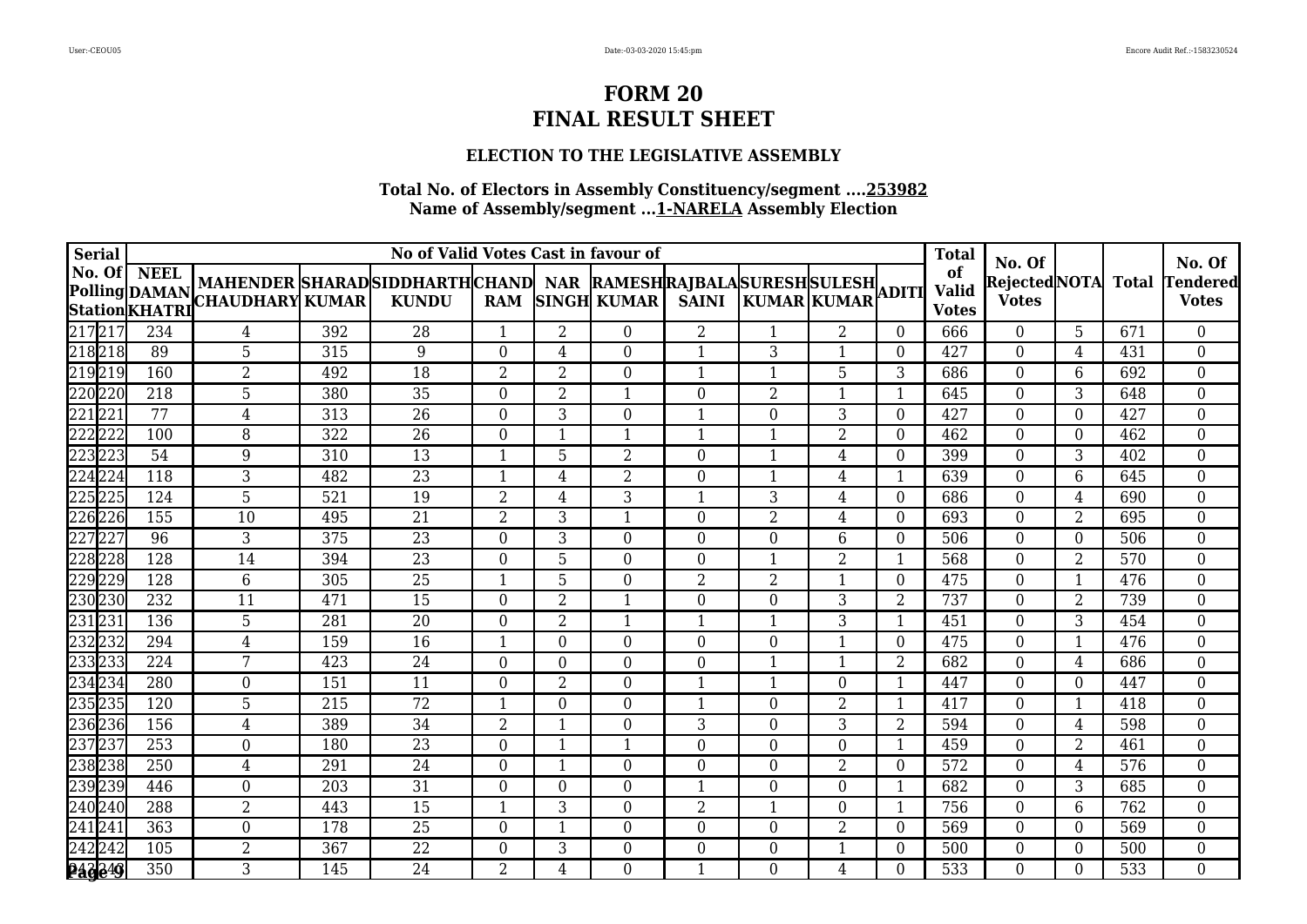### **ELECTION TO THE LEGISLATIVE ASSEMBLY**

| <b>Serial</b>      |                  |                                                                                                                           |     | No of Valid Votes Cast in favour of |                |                |                  |                  |          |                |                  | <b>Total</b>                       |                                              |                |     |                                                         |
|--------------------|------------------|---------------------------------------------------------------------------------------------------------------------------|-----|-------------------------------------|----------------|----------------|------------------|------------------|----------|----------------|------------------|------------------------------------|----------------------------------------------|----------------|-----|---------------------------------------------------------|
|                    |                  | NAU. UN NEEL MAHENDER SHARAD SIDDHARTH CHAND NAR RAMESH RAJBALA SURESH SULESH ADITI STATIONAL SHARALA SURESH SULESH ADITI |     |                                     |                |                |                  |                  |          |                |                  | of<br><b>Valid</b><br><b>Votes</b> | No. Of<br>RejectedNOTA Total<br><b>Votes</b> |                |     | No. Of<br><b><i><u>Fendered</u></i></b><br><b>Votes</b> |
| 244 244<br>245 245 | 305              | 3                                                                                                                         | 271 | 26                                  | 2              | $\overline{0}$ | $\overline{0}$   | $\overline{0}$   |          | $\overline{2}$ |                  | 611                                | $\mathbf{0}$                                 | $\overline{2}$ | 613 | $\overline{0}$                                          |
|                    | 210              | 1                                                                                                                         | 142 | 23                                  | $\Omega$       | $\Omega$       | $\overline{0}$   | 0                | $\Omega$ | -1             | -1               | 378                                | $\overline{0}$                               | $\mathbf{1}$   | 379 | $\boldsymbol{0}$                                        |
| 246 246<br>247 247 | 280              | 1                                                                                                                         | 511 | 68                                  | $\mathbf 1$    | $\mathbf 1$    | $\overline{0}$   | $\mathbf{1}$     | $\Omega$ |                | $\mathbf{1}$     | 865                                | $\boldsymbol{0}$                             | 3              | 868 | $\boldsymbol{0}$                                        |
|                    | 302              | $\mathbf{1}$                                                                                                              | 136 | 9                                   | $\theta$       | 1              | $\overline{0}$   | $\overline{0}$   | $\Omega$ | 1              | $\Omega$         | 450                                | $\overline{0}$                               | $\mathbf{1}$   | 451 | $\boldsymbol{0}$                                        |
| 248 248            | 39               | $\boldsymbol{0}$                                                                                                          | 81  | 453                                 | -1             | $\Omega$       | $\boldsymbol{0}$ | 0                | $\Omega$ | $\Omega$       | $\Omega$         | 574                                | $\boldsymbol{0}$                             | $\overline{0}$ | 574 | $\boldsymbol{0}$                                        |
| 249 249            | $\overline{112}$ | 1                                                                                                                         | 120 | 445                                 | -1             |                | $\overline{2}$   | $\overline{3}$   |          | $\Omega$       | $\Omega$         | 686                                | $\overline{0}$                               | $\overline{0}$ | 686 | $\boldsymbol{0}$                                        |
| 250250             | 113              | 7                                                                                                                         | 478 | 289                                 | $\Omega$       | 5              | $\theta$         | 3                | 2        | 2              | 2                | 901                                | $\Omega$                                     | $\Omega$       | 901 | $\Omega$                                                |
| 251 251            | 451              | $\overline{0}$                                                                                                            | 154 | 14                                  | $\Omega$       | $\Omega$       | $\overline{0}$   | $\boldsymbol{0}$ | $\Omega$ | $\Omega$       | $\mathbf{1}$     | 620                                | $\overline{0}$                               | $\mathbf{1}$   | 621 | $\boldsymbol{0}$                                        |
| 252252             | 378              | $\overline{2}$                                                                                                            | 110 | 37                                  | $\overline{0}$ | $\Omega$       | $\overline{0}$   | $\boldsymbol{0}$ | $\Omega$ | $\theta$       | $\Omega$         | 527                                | $\overline{0}$                               | $\overline{4}$ | 531 | $\overline{0}$                                          |
| 253 253            | 373              | $\boldsymbol{0}$                                                                                                          | 257 | 43                                  | $\theta$       | $\mathbf{1}$   | $\boldsymbol{0}$ | $\mathbf{1}$     | $\Omega$ | 3              | $\overline{0}$   | 678                                | $\boldsymbol{0}$                             | 0              | 678 | $\overline{0}$                                          |
| 254 254            | 125              | $\overline{4}$                                                                                                            | 338 | 56                                  | $\Omega$       | $\theta$       | $\overline{2}$   | $\overline{2}$   | 0        | $\mathbf 1$    | $\overline{0}$   | 528                                | $\boldsymbol{0}$                             | $\mathbf{1}$   | 529 | $\boldsymbol{0}$                                        |
| 255255             | 185              | 4                                                                                                                         | 303 | 134                                 | $\Omega$       | 3              | $\overline{0}$   | $\mathbf{1}$     | $\Omega$ | $\mathbf 1$    | $\Omega$         | 631                                | $\overline{0}$                               | $\overline{0}$ | 631 | $\boldsymbol{0}$                                        |
| 256 256<br>257 257 | 194              | 1                                                                                                                         | 322 | 71                                  | $\Omega$       | 3              | $\mathbf{1}$     | 3                | $\Omega$ |                | $\mathbf{1}$     | 597                                | $\overline{0}$                               | 5              | 602 | $\boldsymbol{0}$                                        |
|                    | 206              | 3                                                                                                                         | 325 | 51                                  |                | 5              | $\overline{0}$   | $\mathbf{1}$     |          | $\Omega$       | 2                | 595                                | $\overline{0}$                               | 4              | 599 | $\overline{0}$                                          |
| 258 258            | 97               | $\overline{2}$                                                                                                            | 195 | 77                                  | $\overline{2}$ | $\overline{2}$ | $\boldsymbol{0}$ | $\overline{0}$   | $\Omega$ | $\overline{2}$ | 2                | 379                                | $\boldsymbol{0}$                             | 2              | 381 | $\boldsymbol{0}$                                        |
| 259 259            | 390              | $\overline{4}$                                                                                                            | 255 | 15                                  | $\Omega$       | 1              | $\overline{0}$   | $\overline{0}$   | 0        | $\Omega$       | $\theta$         | 665                                | $\overline{0}$                               | $\overline{2}$ | 667 | $\overline{0}$                                          |
| 260 260            | 181              | 3                                                                                                                         | 390 | 19                                  | $\Omega$       | 3              | $\theta$         | $\mathbf{1}$     | 0        | $\theta$       | $\theta$         | 597                                | $\Omega$                                     | 3              | 600 | $\overline{0}$                                          |
| 261 261<br>262 262 | 457              | 1                                                                                                                         | 377 | 40                                  | -1             | 6              | $\overline{0}$   | $\boldsymbol{0}$ | $\Omega$ | $\overline{0}$ | $\Omega$         | 882                                | $\overline{0}$                               | 3              | 885 | $\boldsymbol{0}$                                        |
|                    | 343              | $\overline{3}$                                                                                                            | 256 | 30                                  | $\overline{0}$ | $\overline{2}$ | $\boldsymbol{0}$ | $\mathbf{1}$     |          | $\overline{0}$ |                  | 637                                | $\boldsymbol{0}$                             | $\overline{2}$ | 639 | $\overline{0}$                                          |
| 263263             | 233              | 5                                                                                                                         | 476 | 33                                  | $\mathbf{0}$   | $\mathbf{1}$   | $\boldsymbol{0}$ | $\boldsymbol{0}$ | $\Omega$ | $\overline{0}$ | $\mathbf{1}$     | 749                                | $\boldsymbol{0}$                             | $\mathbf{1}$   | 750 | $\boldsymbol{0}$                                        |
| 264 264            | 270              | $\boldsymbol{0}$                                                                                                          | 278 | 17                                  | $\mathbf{0}$   | $\overline{4}$ | $\boldsymbol{0}$ | $\overline{0}$   | $\Omega$ | $\mathbf{1}$   | $\boldsymbol{0}$ | 570                                | $\boldsymbol{0}$                             | 3              | 573 | $\boldsymbol{0}$                                        |
| 265265             | 370              | $\theta$                                                                                                                  | 144 | 17                                  | -1             | 2              | $\theta$         | $\theta$         |          | 1              | $\Omega$         | 536                                | $\Omega$                                     | 0              | 536 | $\boldsymbol{0}$                                        |
| 266 266<br>267 267 | 291              | 3                                                                                                                         | 340 | 11                                  | $\Omega$       | 3              | $\overline{0}$   | 3                | 0        | $\overline{2}$ |                  | 654                                | $\overline{0}$                               | 4              | 658 | $\boldsymbol{0}$                                        |
|                    | 392              | $\mathbf{1}$                                                                                                              | 208 | $7\phantom{.0}$                     | $\Omega$       | $\mathbf{1}$   | $\overline{0}$   | $\overline{0}$   |          | $\overline{4}$ | $\theta$         | 614                                | $\mathbf{0}$                                 | 3              | 617 | $\overline{0}$                                          |
| 268268             | 204              | 8                                                                                                                         | 330 | 14                                  | $\Omega$       | $\mathbf{1}$   | $\overline{0}$   | $\overline{0}$   |          | 1              | $\Omega$         | 559                                | $\overline{0}$                               | 3              | 562 | $\overline{0}$                                          |
| 269269             | 208              | 1                                                                                                                         | 172 | 25                                  | $\overline{0}$ | $\Omega$       | $\overline{0}$   | $\mathbf{1}$     | $\Omega$ | $\Omega$       | $\Omega$         | 407                                | $\overline{0}$                               | $\overline{0}$ | 407 | $\overline{0}$                                          |
| <b>2302700</b>     | 227              |                                                                                                                           | 208 | 19                                  | $\Omega$       | $\overline{2}$ | $\boldsymbol{0}$ | $\overline{0}$   | $\Omega$ | $\Omega$       | $\Omega$         | 457                                | $\overline{0}$                               | 2              | 459 | $\overline{0}$                                          |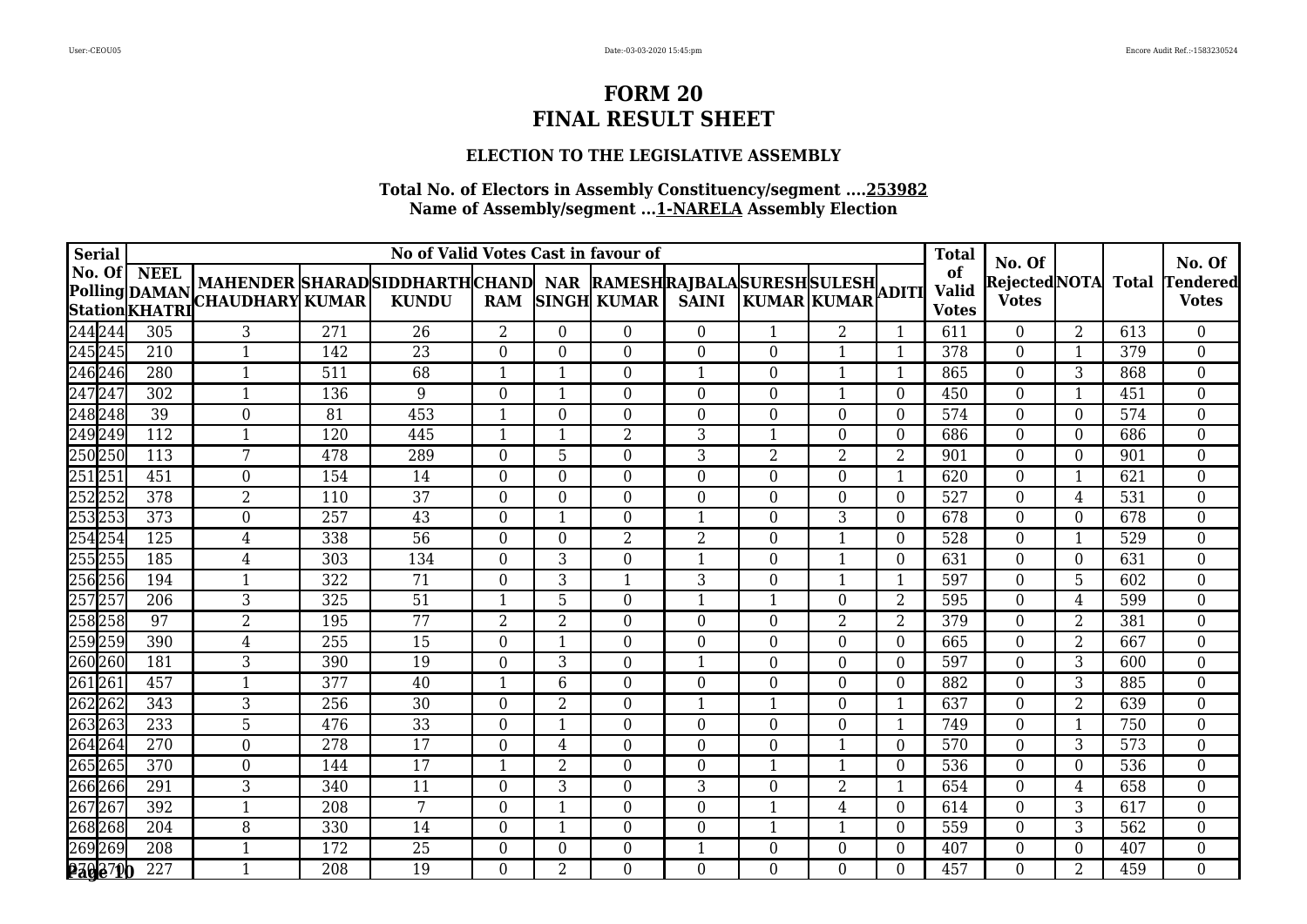### **ELECTION TO THE LEGISLATIVE ASSEMBLY**

| <b>Serial</b>      |     |                                                                                                                                       |     | No of Valid Votes Cast in favour of |                |                |                    |                  |                    |                |                | <b>Total</b>                       | No. Of                         |                  |              | No. Of                    |
|--------------------|-----|---------------------------------------------------------------------------------------------------------------------------------------|-----|-------------------------------------|----------------|----------------|--------------------|------------------|--------------------|----------------|----------------|------------------------------------|--------------------------------|------------------|--------------|---------------------------|
| No. Of   NEEL      |     | MAHENDER SHARAD SIDDHARTH CHAND   NAR RAMESH RAJBALA SURESH SULESH<br>Polling DAMAN MAHENDER SHARAD<br>Station KHATRI CHAUDHARY KUMAR |     | <b>KUNDU</b>                        | <b>RAM</b>     |                | <b>SINGH KUMAR</b> | <b>SAINI</b>     | <b>KUMAR KUMAR</b> |                | <b>ADITI</b>   | of<br><b>Valid</b><br><b>Votes</b> | Rejected NOTA <br><b>Votes</b> |                  | <b>Total</b> | Tendered <br><b>Votes</b> |
| 27127              | 234 | 12                                                                                                                                    | 503 | 9                                   | $\Omega$       | 9              |                    | $\Omega$         | 3                  | 3              |                | 775                                | $\overline{0}$                 | 5                | 780          | $\Omega$                  |
| 272 272<br>273 273 | 473 | $\mathbf{1}$                                                                                                                          | 248 | 15                                  | $\Omega$       | 5              | $\overline{0}$     | $\boldsymbol{0}$ | $\Omega$           | $\overline{2}$ | $\Omega$       | 744                                | $\overline{0}$                 | $\overline{4}$   | 748          | $\boldsymbol{0}$          |
|                    | 492 | $\boldsymbol{0}$                                                                                                                      | 131 | 5                                   | $\Omega$       | $\Omega$       | $\boldsymbol{0}$   | 0                | $\theta$           | $\overline{0}$ | $\Omega$       | 628                                | $\mathbf 0$                    | 1                | 629          | $\boldsymbol{0}$          |
| 274 274<br>275 275 | 460 | $\overline{0}$                                                                                                                        | 173 | $\overline{12}$                     | $\Omega$       | -1             | $\overline{0}$     | $\mathbf{1}$     | $\Omega$           | $\Omega$       | $\Omega$       | 647                                | $\overline{0}$                 | $\overline{4}$   | 651          | $\overline{0}$            |
|                    | 100 | $\overline{2}$                                                                                                                        | 486 | 15                                  | $\Omega$       | 3              | $\boldsymbol{0}$   | $\overline{2}$   | 0                  | 1              |                | 610                                | $\boldsymbol{0}$               | $\overline{4}$   | 614          | 0                         |
| 276276             | 345 | 1                                                                                                                                     | 56  | 14                                  | $\Omega$       | $\Omega$       | $\overline{0}$     | $\mathbf{1}$     | $\Omega$           | $\Omega$       | $\Omega$       | 417                                | $\overline{0}$                 | 1                | 418          | $\overline{0}$            |
| 27727              | 296 | 5                                                                                                                                     | 304 | 24                                  | $\mathbf 1$    | $\overline{2}$ | $\boldsymbol{0}$   | 8                | 1                  | $\mathbf{1}$   | $\Omega$       | 642                                | $\mathbf 0$                    | $\overline{2}$   | 644          | $\boldsymbol{0}$          |
| 278278             | 118 | 10                                                                                                                                    | 415 | 12                                  | $\overline{2}$ | -1             | 0                  | 3                | $\Omega$           | 1              | $\overline{0}$ | 562                                | $\boldsymbol{0}$               | $\overline{4}$   | 566          | 0                         |
| 279279             | 279 | $\overline{2}$                                                                                                                        | 107 | 18                                  | $\overline{0}$ | -1             | $\boldsymbol{0}$   | $\boldsymbol{0}$ | $\mathbf 1$        | $\overline{0}$ | $\Omega$       | 408                                | $\boldsymbol{0}$               | 3                | 411          | 0                         |
| 280 280            | 113 | 6                                                                                                                                     | 615 | 37                                  | $\mathbf{1}$   | $\overline{2}$ | 0                  | 5                | $\Omega$           | 3              | 1              | 783                                | $\boldsymbol{0}$               | 1                | 784          | $\boldsymbol{0}$          |
| 281281             | 160 | $\mathbf{1}$                                                                                                                          | 126 | 12                                  | $\mathbf 1$    | $\overline{2}$ | $\boldsymbol{0}$   | $\boldsymbol{0}$ | 0                  | $\overline{0}$ | $\Omega$       | 302                                | $\boldsymbol{0}$               | $\mathbf{3}$     | 305          | $\overline{0}$            |
| 282282             | 396 | $\boldsymbol{0}$                                                                                                                      | 90  | 10                                  | $\overline{0}$ | -1             | 0                  | $\mathbf{0}$     | $\Omega$           | $\mathbf{0}$   | $\Omega$       | 497                                | $\boldsymbol{0}$               | $\overline{2}$   | 499          | $\boldsymbol{0}$          |
| 283283             | 206 | $\mathbf{1}$                                                                                                                          | 173 | 13                                  | $\mathbf{1}$   | -1             | 0                  | $\boldsymbol{0}$ | $\Omega$           | 1              | $\Omega$       | 396                                | $\boldsymbol{0}$               | 3                | 399          | $\boldsymbol{0}$          |
| 284 284            | 296 | 1                                                                                                                                     | 160 | 15                                  | $\Omega$       | $\overline{2}$ | 0                  | 0                | 0                  | $\mathbf{0}$   | $\Omega$       | 474                                | $\boldsymbol{0}$               | $\overline{2}$   | 476          | $\boldsymbol{0}$          |
| 285 285            | 301 | $\overline{2}$                                                                                                                        | 137 | 10                                  | $\overline{0}$ |                | $\boldsymbol{0}$   | 1                | 1                  | $\overline{0}$ |                | 454                                | $\boldsymbol{0}$               | $\boldsymbol{0}$ | 454          | $\boldsymbol{0}$          |
| 286286             | 299 | $\overline{0}$                                                                                                                        | 190 | 22                                  | $\Omega$       | $\Omega$       | $\mathbf 1$        | $\boldsymbol{0}$ | -1                 | $\theta$       |                | 514                                | $\boldsymbol{0}$               | 1                | 515          | $\overline{0}$            |
| 287 287            | 141 | 11                                                                                                                                    | 344 | $\overline{22}$                     | $\overline{0}$ | $\Omega$       | $\overline{0}$     | 1                | $\overline{1}$     | 4              | $\Omega$       | 524                                | $\overline{0}$                 | 8                | 532          | 0                         |
| 288288             | 134 | 6                                                                                                                                     | 329 | 15                                  | $\Omega$       | 2              | 0                  | $\Omega$         | $\Omega$           | 3              | 2              | 491                                | $\Omega$                       | $\overline{2}$   | 493          | $\Omega$                  |
| 289 289<br>290 290 | 274 | 15                                                                                                                                    | 451 | 21                                  | $\Omega$       | 3              | $\Omega$           | $\theta$         | $\overline{2}$     | 6              | 3              | 775                                | $\Omega$                       | 6                | 781          | 0                         |
|                    | 161 | 11                                                                                                                                    | 329 | 20                                  | 2              | $\overline{2}$ | -1                 |                  | 4                  | 4              | 0              | 535                                | $\Omega$                       | 7                | 542          | $\Omega$                  |
|                    | 172 | 4                                                                                                                                     | 370 | 30                                  | $\Omega$       | 3              | $\overline{0}$     | 3                | $\overline{2}$     | 6              | 3              | 593                                | $\Omega$                       | 8                | 601          | 0                         |
| 291291<br>292292   | 338 | 1                                                                                                                                     | 145 | 34                                  | $\Omega$       | $\overline{2}$ | 0                  | $\Omega$         | $\Omega$           | $\theta$       |                | 521                                | $\Omega$                       | -1               | 522          | $\overline{0}$            |
| 293293<br>294294   | 349 | $\mathbf{1}$                                                                                                                          | 178 | 28                                  | $\mathbf{1}$   | $\overline{2}$ | $\Omega$           | $\mathbf{1}$     | $\Omega$           | $\Omega$       | $\Omega$       | 560                                | $\overline{0}$                 | $\overline{0}$   | 560          | $\overline{0}$            |
|                    | 196 | 1                                                                                                                                     | 322 | 18                                  | $\Omega$       | $\Omega$       | $\mathbf{0}$       | $\mathbf{0}$     | $\mathbf 1$        | $\theta$       | $\Omega$       | 538                                | $\mathbf 0$                    | 1                | 539          | $\boldsymbol{0}$          |
| 295 295            | 284 | $\mathbf{1}$                                                                                                                          | 358 | 41                                  | 3              | $\Omega$       | $\mathbf 1$        | 4                | $\Omega$           | 1              | $\Omega$       | 693                                | $\overline{0}$                 | 1                | 694          | 0                         |
| 296 296            | 246 | $\mathbf{1}$                                                                                                                          | 360 | 60                                  | 3              | 3              | -1                 | 266              | 2                  | $\Omega$       |                | 943                                | $\theta$                       | $\mathbf{1}$     | 944          | $\overline{0}$            |